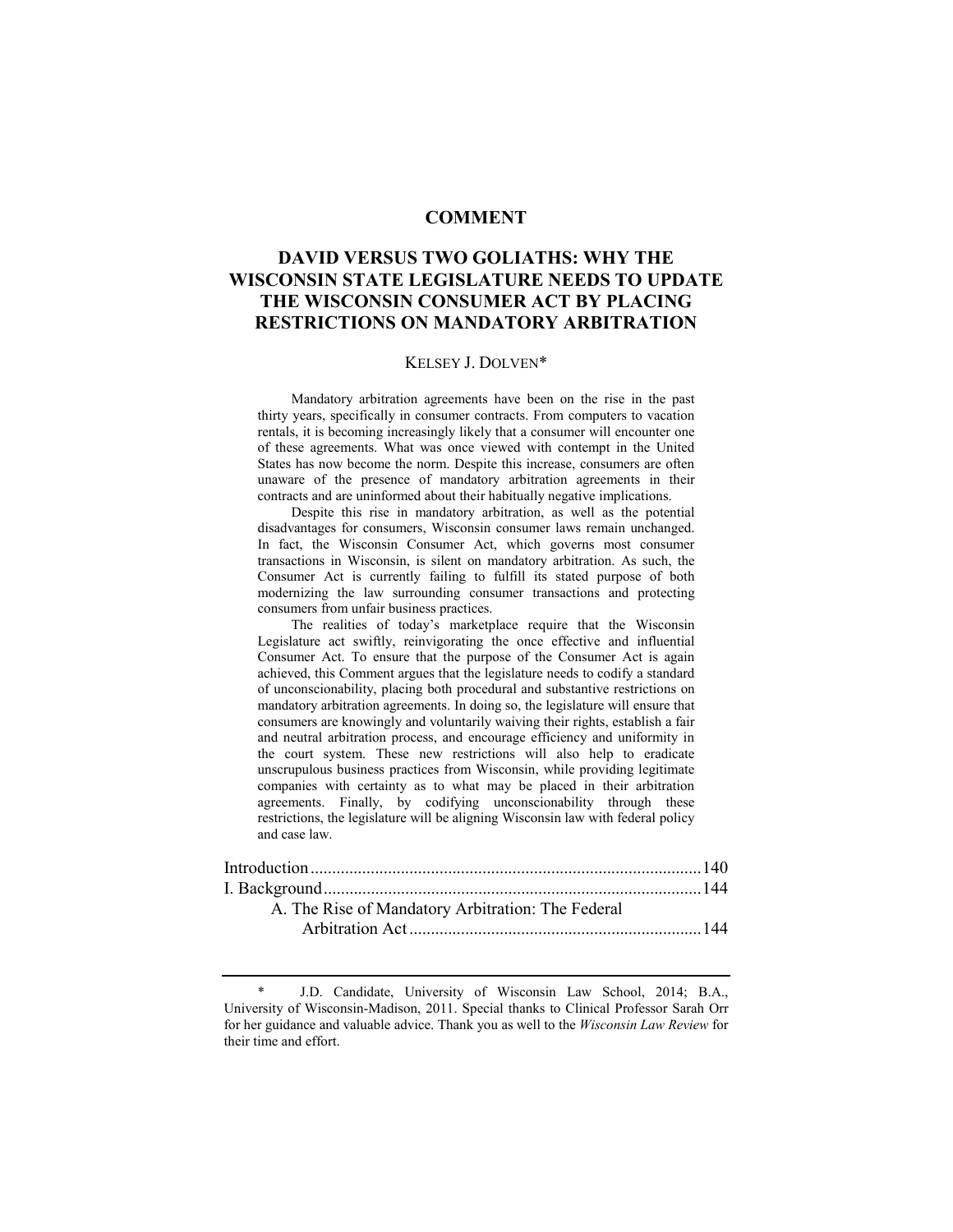| B. Making Class-Wide Arbitration Narrow: $AT\&Tv$ .           |  |
|---------------------------------------------------------------|--|
|                                                               |  |
| C. Stunted Growth: Resistance to the Rise of Arbitration in   |  |
|                                                               |  |
| D. A Potential Compromise via a Compromise: The               |  |
|                                                               |  |
| II. Surviving the Tsunami: Why Adding Restrictions to the WCA |  |
| Will Protect Consumers, Promote Fair Business Practices,      |  |
|                                                               |  |
| A. Writing a Check It Cannot Cash: Why Mandatory              |  |
| Arbitration Inhibits the Rights Granted by the WCA 151        |  |
| B. Arbitration Escalation: Why the Legislature Needs to       |  |
| Codify a Standard of Unconscionability in the WCA154          |  |
| 1. Procedural Restrictions and Potential Benefits 155         |  |
| 2. Substantive Restrictions and Potential Benefits 157        |  |
| C. Consumer Consistency: Updating the WCA Is in Accord        |  |
| with Other Case Law and Federal Policies  159                 |  |
| 1. Concepcion and the FAA Do Not Preempt the                  |  |
|                                                               |  |
| 2. The Arbitration Fairness Act Supports Codification 162     |  |
|                                                               |  |
|                                                               |  |

## **INTRODUCTION**

Cell phones. Medical procedures. Credit cards. Software.<sup>1</sup> Today, contracts are attached to the purchase of almost every single product and service. $2$  For most consumers, entering into these types of agreements has become a matter of course. Generally, when they sign on the dotted line, they do so hoping that the other side will hold to its obligations. In the event it does not, they often inappropriately assume that the courts are available to ensure that their rights are enforced. However, in a startling number of instances, aggrieved consumers find the courts inaccessible, realizing that "justice [has become] open to everyone in the same way as the Ritz Hotel."<sup>3</sup>

 <sup>1.</sup> Jean R. Sternlight, *The Rise and Spread of Mandatory Arbitration as a Substitute for the Jury Trial*, 38 U.S.F. L. REV. 17, 18 (2003) [hereinafter *Substitute for the Jury Trial*] (explaining that these are the types of consumer contracts that often contain mandatory arbitration agreements).

 <sup>2.</sup> *Id.* 

 <sup>3.</sup> Bonnie Y. Sawusch, *Letter from the Chair*, LITIG. NEWSL. 2 (Spring 2010) (quoting Judge Sturgess), http://www.michbar.org/litigation/pdfs/spring\_2010.pdf.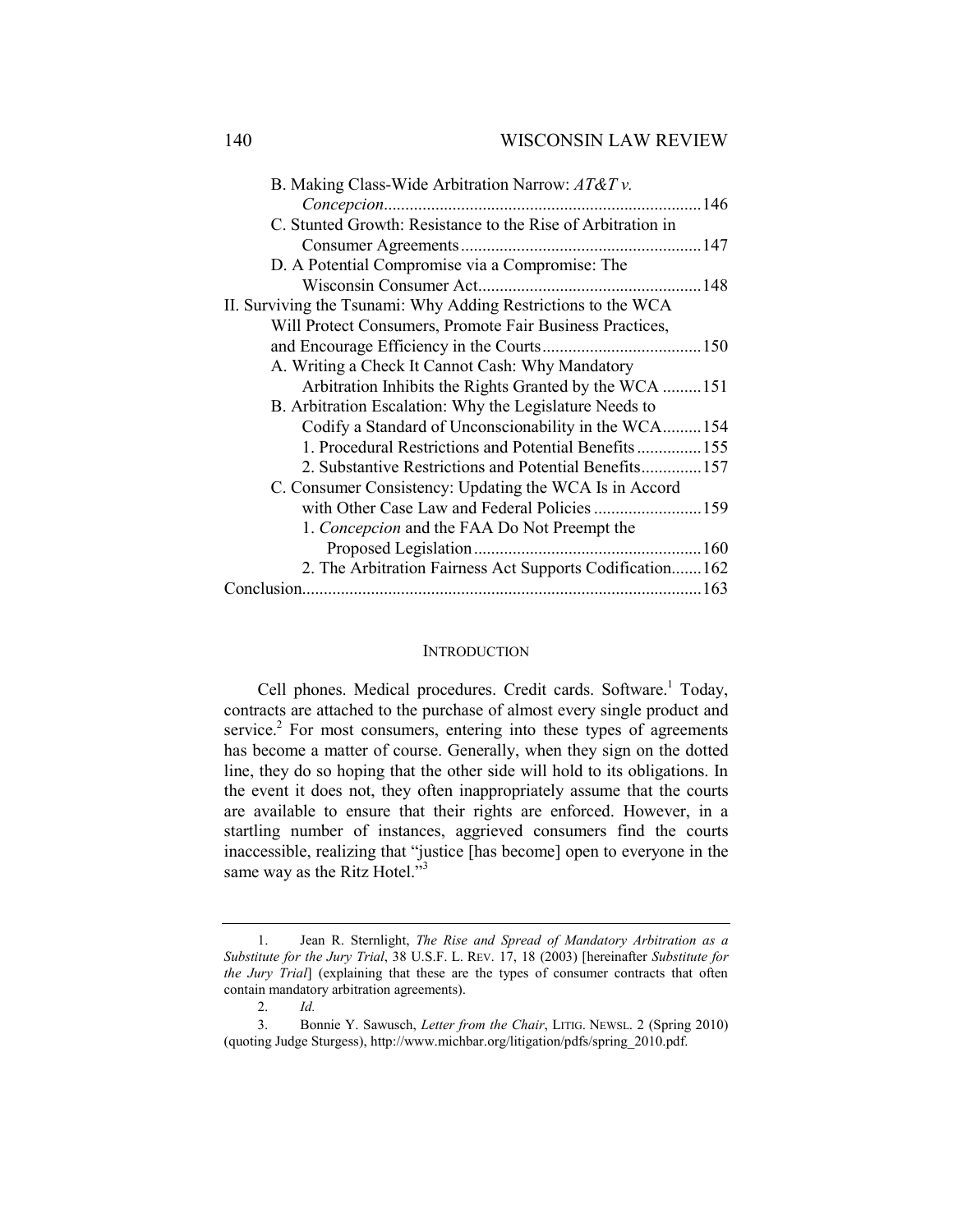This unexpected result arises from the proliferation of mandatory arbitration agreements.<sup>4</sup> Today, businesses place mandatory arbitration clauses in over 70 percent of their consumer contracts.<sup>5</sup> What judges once treated with disdain<sup>6</sup> has now become its own industry.<sup>7</sup> In fact, one commentator believes "[i]t is not a hyperbole to state that civil justice or adjudication in the United States . . . is achieved primarily through arbitration."8

The increase of arbitration in the United States began in 1925 with Congress's enactment of the Federal Arbitration Act  $(FAA)$ , which "'declared a national policy favoring arbitration."<sup>10</sup> Recent Supreme Court decisions have not only upheld the policies enacted by the FAA, but also expanded the statute's scope.<sup>11</sup> In 2011, the Supreme Court again increased the FAA's control when it held that "[r]equiring the availability of class-wide arbitration . . . create[ed] a scheme inconsistent with the FAA. $"^{12}$ 

 5. Carter Dougherty, *Consumers May See New Limits on Mandatory Arbitration*, BLOOMBERG BUSINESSWEEK, May 21, 2012, *available at* http://www.businessweek.com/news/2012-05-21/consumers-may-see-new-limits-onmandatory-arbitration (stating that a report by the Pew Charitable Trust found that 71 percent of checking accounts at the ten largest U.S. banks include arbitration clauses); Jean R. Sternlight, *Tsunami:* AT&T Mobility LLC v. Concepcion *Impedes Access to Justice*, 90 OR. L. REV. 703, 717 (2012) [hereinafter *Tsunami*].

 6. David S. Schwartz, *Enforcing Small Print to Protect Big Business: Employee and Consumer Rights Claims in an Age of Compelled Arbitration*, 1997 WIS. L. REV. 33, 73–74 [hereinafter *Enforcing Small Print to Protect Big Business*].

 7. David S. Schwartz, *Mandatory Arbitration and Fairness*, 84 NOTRE DAME L. REV. 1247, 1311 (2009) [hereinafter *Mandatory Arbitration and Fairness*] (stating that arbitration has become a "service sold by arbitration vendors").

 8. Thomas E. Carbonneau, *The Revolution in Law through Arbitration*, 56 CLEV. ST. L. REV. 233, 236 (2008).

9. Federal Arbitration Act (FAA), 9 U.S.C. §§ 1–16 (1947).

 10. JON O. SHIMABUKURO, AM. LAW DIV., THE FEDERAL ARBITRATION ACT: BACKGROUND AND RECENT DEVELOPMENTS 2 (2002) (quoting *Southland Corp. v. Keating*, 465 U.S. 1 (1984)).

 11. *Id.* at 3–7; *see Green Tree Fin. Corp. v. Randolph*, 531 U.S. 79, 92 (2000) (a plurality concluding that failing to outline the costs of arbitration does not render the contract void); *Allied-Bruce Terminix Cos. v. Dobson*, 513 U.S. 265, 281 (1995) (holding that the term involving commerce should be interpreted broadly and that the FAA applies to all contracts that involve commerce); *Southland Corp. v. Keating*, 465 U.S. 1, 16 (1984) (holding that the FAA preempts state law).

 12. *AT&T Mobility v. Concepcion*, 131 S. Ct. 1740, 1748 (2011). Both class-wide litigation and arbitration have the potential to result in higher damages for consumers and higher payouts for the plaintiffs' attorney. Therefore, by removing class actions, consumers will be less likely to pursue menial damages and plaintiffs' attorneys

 <sup>4.</sup> *Substitute for the Jury Trial*, *supra* note 1, at 18; *see also* Miles B. Farmer, *Mandatory and Fair? A Better System of Mandatory Arbitration*, 121 YALE L.J. 2346, 2350–51 (2012).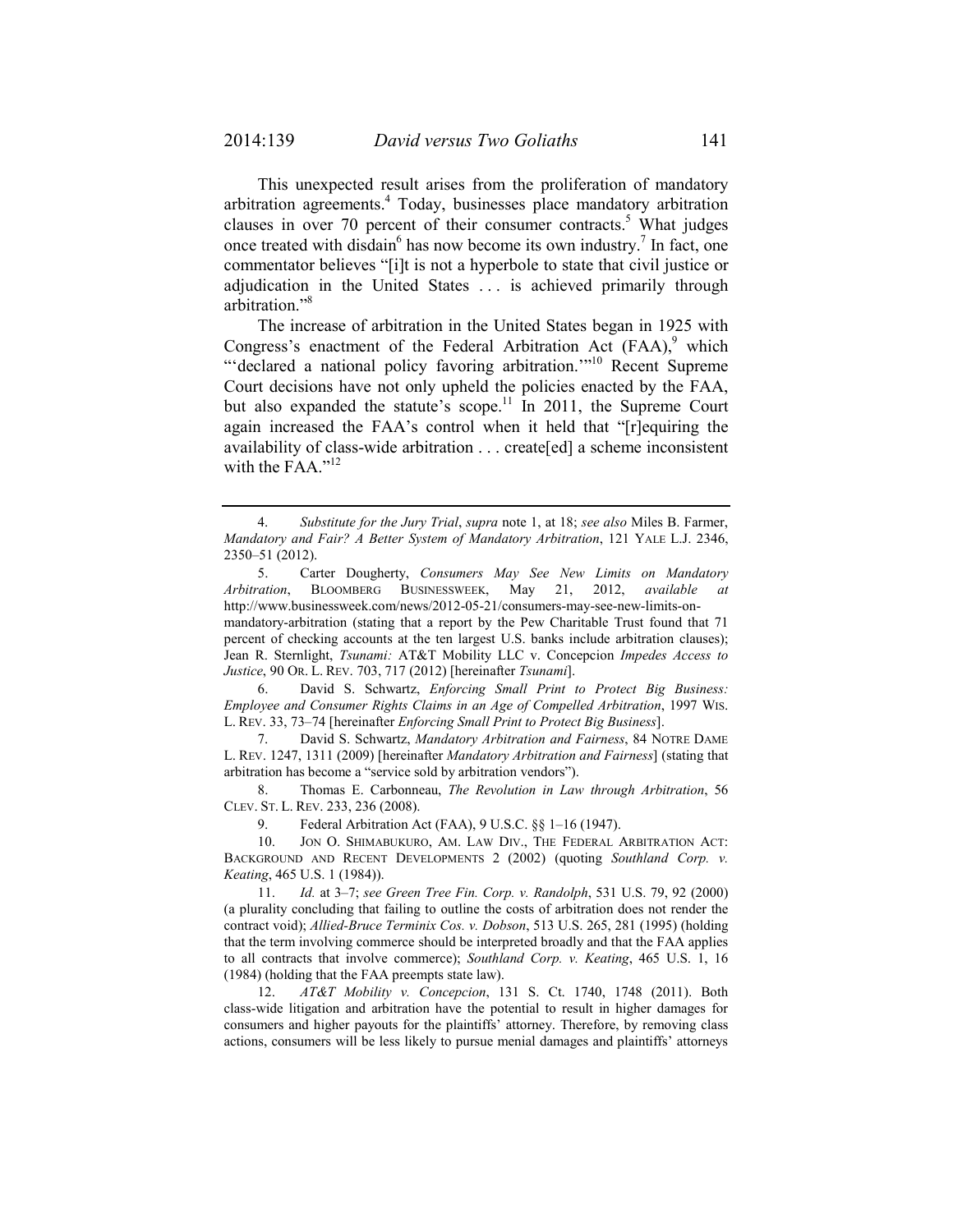The characteristics and expansion of arbitration, coupled with the current marketplace, proves disastrous for consumers.<sup>13</sup> Today, mandatory arbitration clauses are often buried in lengthy contracts drafted by sophisticated legal teams.<sup>14</sup> As a result, many consumers do not comprehend that they are signing away fundamental rights.<sup>15</sup> Several businesses are using these contracts for necessities on a take-it-or-leave-it basis, $\frac{16}{6}$  and, as such, even if consumers understand the content of these clauses, their choice proves meaningless.<sup>17</sup> Therefore, consumers are unable to knowingly, voluntarily, or intelligently waive their right to a trial, a standard required by most state and federal courts. $18$ 

In unwittingly relinquishing their right to a trial, consumers are also agreeing to a potentially unfair process. The use of repeat arbitrators is rampant by businesses, causing arbitrators to lack neutrality.<sup>19</sup> Arbitrators compete to be selected by the parties, work under short-term contracts, and may fear a loss of future work if their decisions are seen as unfavorable to the parties that are most likely to appear in subsequent arbitrations.<sup>20</sup>

Applying to all consumer transactions, $2<sup>1</sup>$  the Wisconsin Consumer Act (WCA) attempts to protect Wisconsin consumers from such

14. *Enforcing Small Print to Protect Big Business*, *supra* note 6, at 55 (1997).

 15. *Id.* at 36 (asserting that these contracts are "infamous for the absence of real consent"); *see also Substitute for the Jury Trial*, *supra* note 1, at 21 (discussing the absence of a knowing, voluntary, and intelligent waiver of a consumer's right to a civil jury).

 16. Farmer, *supra* note 4, at 2351; *Substitute for the Jury Trial*, *supra* note 1, at 19.

17. Farmer, *supra* note 4, at 2360.

18. *Substitute for the Jury Trial*, *supra* note 1, at 21–25.

 19. Farmer, *supra* note 4, at 2357–58; *Enforcing Small Print to Protect Big Business*, *supra* note 6, at 60–61; *Mandatory Arbitration and Fairness*, *supra* note 7, at 1311; Schneider & Quirk, *supra* note 13.

20. *Mandatory Arbitration and Fairness*, *supra* note 7, at 1311; *see also Enforcing Small Print to Protect Big Business*, *supra* note 6, at 60–61.

 21. Edward J. Heiser, Jr., *Wisconsin Consumer Act – A Critical Analysis*, 57 MARQ. L. REV. 389, 391 (1974).

will be less likely to devote their attention to these suits. *See* Christopher Drahozal, *"Unfair" Arbitration Clauses*, 2001 U. ILL. L. REV. 695, 754.

 <sup>13.</sup> *Arbitration: Is It Fair When Forced?: Hearing before the S. Comm. on the Judiciary*, 112th Cong. 112 (statement of Sen. Patrick J. Leahy) (asserting that the Federal Arbitration Act has become "a hammer for corporations to use against consumers"); Farmer, *supra* note 4, at 2355–61 (discussing the drawbacks of mandatory arbitration in consumer contracts); Debra L. Schneider & Michael J. Quirk, *Mandatory Arbitration of Consumer Rights Cases*, 75 WIS. LAW. 9 (2002), *available at* http://www.wisbar.org/NewsPublications/WisconsinLawyer/Pages/Article.aspx? Volume=75&Issue=9&ArticleID=351.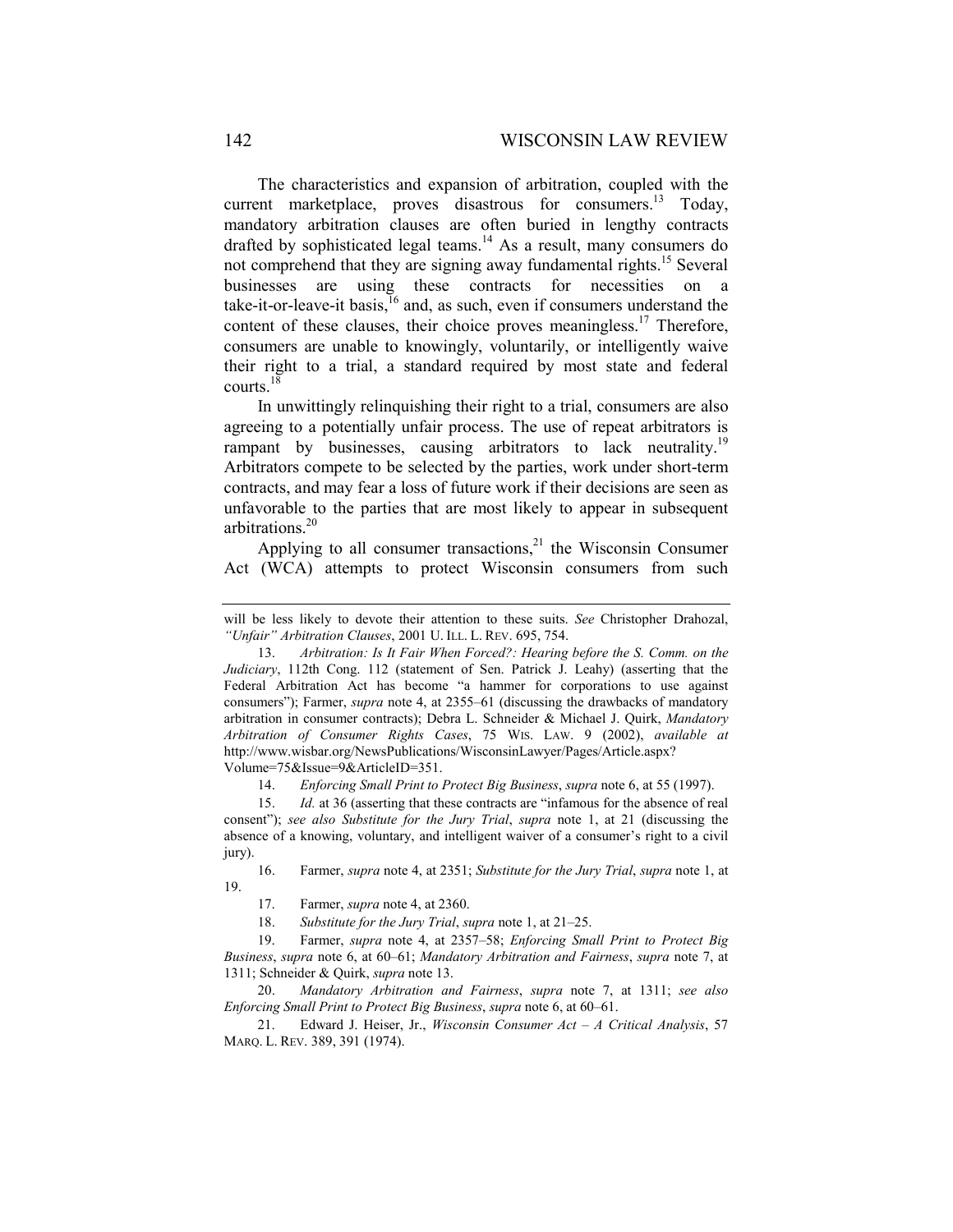unscrupulous business practices.<sup>22</sup> Wisconsin Statute section  $421.102$ echoes this sentiment by stating that the WCA's underlying purposes and policies are "[t]o simplify, clarify and modernize the law governing consumer transactions; [t]o protect customers against unfair, deceptive, false, misleading and unconscionable practices by merchants; [and] [t]o permit and encourage the development of fair and economically sound consumer practices in consumer transactions  $\ldots$ <sup>23</sup> Yet, due to the widespread use of consumer arbitration and its potentially biased characteristics, the WCA is no longer achieving its stated purpose.

The Wisconsin State Legislature needs to update the WCA by addressing mandatory arbitration and aligning its purpose with the current consumer climate. To do so, while also preserving the policies set forth by federal law,  $^{24}$  this Comment proposes that the legislature create an additional chapter of the Wisconsin Consumer Act that places restrictions on mandatory arbitration clauses in consumer contracts.<sup>25</sup> These restrictions would codify the doctrine of unconscionability as it relates to arbitration clauses in consumer contracts.

To address procedural unconscionability,<sup>26</sup> the new legislation would require businesses to employ a pre-approved, stock mandatory arbitration clause in their contracts. The clause would include in clear, lay terms what mandatory, pre-dispute arbitration entails. The proposed restrictions would also include a safe harbor provision through the Department of Financial Institutions (DFI) to promote scrupulous business activity. In order to prevent substantive unconscionability,  $27$  the update would require arbitration to take place in Wisconsin and apply Wisconsin law, while also limiting the choice of arbitrator.

 <sup>22.</sup> Interview with Sarah Orr, Supervising Attorney, University of Wisconsin-Madison Consumer Law Litigation Clinic, in Madison, Wis. (Oct. 12, 2012).

 <sup>23.</sup> WIS. STAT. § 421.102(2)(a)–(c) (2011–12).

 <sup>24.</sup> *See infra* Parts I.A, I.B.

 <sup>25.</sup> Given the history of the WCA, this Comment proposes the legislature handle these changes rather than the courts. While political turmoil is certainly present in Wisconsin, attempting to pass this new legislation would allow both sides to collaborate and have a hand in the process. This was the same sentiment that originally allowed for the WCA to be passed. *See infra* note 75 and accompanying text. Furthermore, it has already proven difficult for a more concrete standard of unconscionability to be identified by the courts. *See Wis. Auto Title Loans v. Jones*, 2006 WI 53, ¶ 31, 290 Wis. 2d 514, 714 N.W.2d 155.

 <sup>26.</sup> Procedural unconscionability deals with unfairness in the nature of the negotiation and the disclosure of the arbitration terms. This defense seeks to protect against the absence of meaningful choice of the consumer. *See Jones*, 2006 WI 53, ¶¶ 32, 34 (defining procedural unconscionability).

 <sup>27.</sup> Substantive unconscionability ensures the fairness of the terms of the contract. *Id.* at  $\P$  36 (defining substantive unconscionability).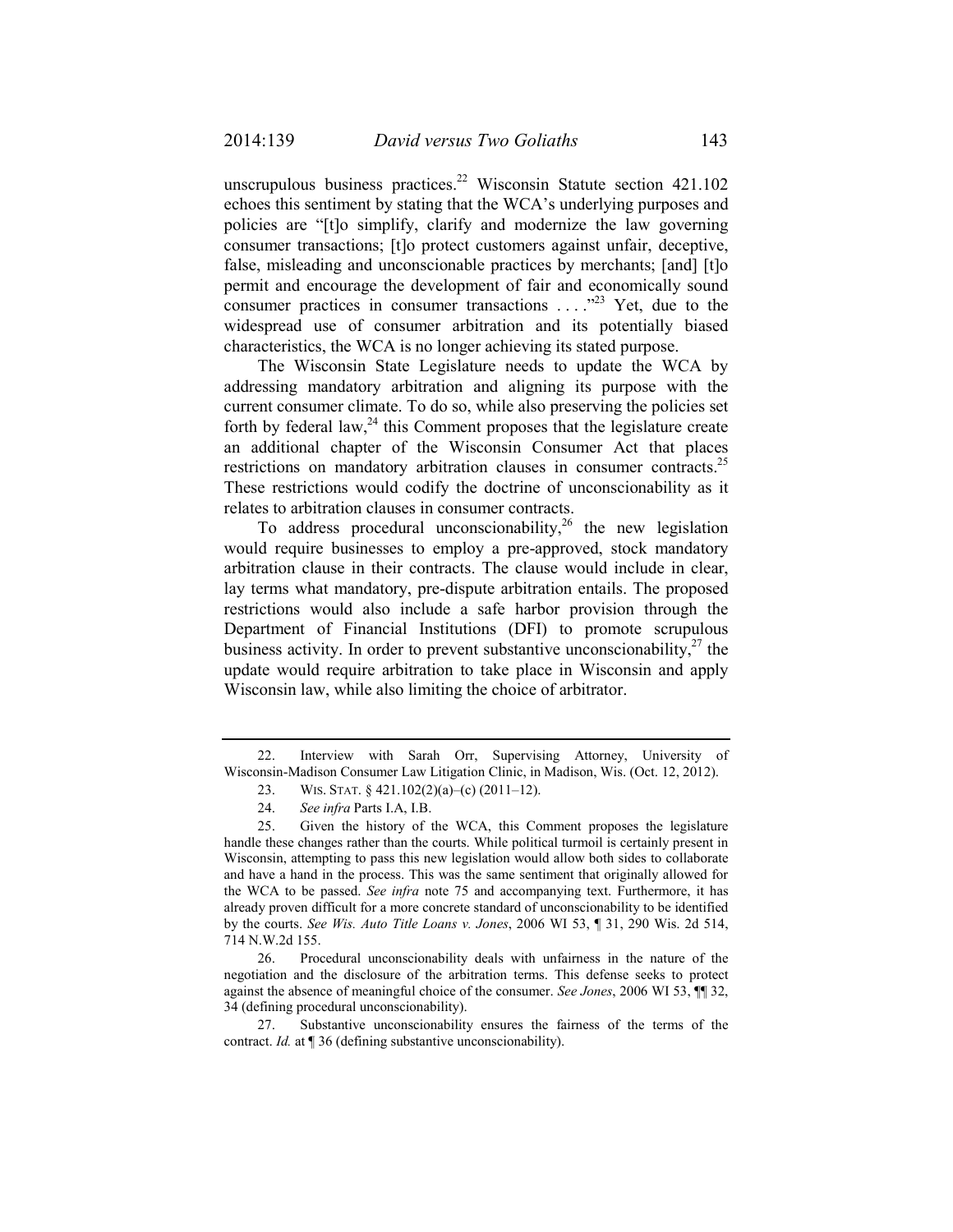This Comment argues that these restrictions would allow consumers to knowingly, voluntarily, and intelligently waive their rights; establish a fair and neutral arbitration process; and encourage efficiency and uniformity in the courts. Part II of this Comment outlines the rise of mandatory arbitration, as well as the background of the Wisconsin Consumer Act. Part III examines how the features of mandatory arbitration conflict with the stated purpose of the WCA and also discusses what changes the legislature needs to make to the WCA for its purpose to be reinvigorated. Part III also illustrates why imposing restrictions on mandatory arbitration through the WCA would be consistent with both federal policy and case law. This Comment concludes that placing restrictions on mandatory arbitration would promote scrupulous business practices, increase efficiency, and provide consumers with the original protections awarded to them through the WCA. In doing so, these restrictions would also promote the policies set forth in the WCA and the FAA.

### I. BACKGROUND

This Part outlines the rise of mandatory arbitration, as well as the background and impact of the Wisconsin Consumer Act. It begins by discussing the origins of arbitration and the enactment of the Federal Arbitration Act. Illustrating the case law surrounding mandatory arbitration, the Part next examines the holding in *AT&T Mobility LLC v. Concepcion*<sup>28</sup> and touches on the latest resistance to the rise of mandatory arbitration. The Part concludes by presenting a timeline of the Wisconsin Consumer Act.

### *A. The Rise of Mandatory Arbitration: The Federal Arbitration Act*

Although the use of mandatory arbitration in consumer contracts in the United States is a modern trend,<sup>29</sup> individuals employed arbitration as a means of dispute resolution long before the twentieth century.<sup>30</sup>

 <sup>28. 131</sup> S. Ct. 1740 (2011).

 <sup>29.</sup> ROBERT V. MASSEY, JR., W. VA. UNIV. EXTENSION SERV., INST. FOR LABOR STUDIES & RESEARCH, HISTORY OF ARBITRATION AND GRIEVANCE ARBITRATION IN THE UNITED STATES, *available at* http://www.wvu.edu/~exten/depts/ilsr/arbitration\_ history.pdf (last visited Oct. 17, 2012) (discussing the use in America to have begun in the early twentieth century); *Substitute for the Jury Trial*, *supra* note 1, at 22–23 (2003) (addressing the Supreme Court's positive treatment of arbitration since the mid-1980s).

 <sup>30.</sup> MASSEY, *supra* note 29; KYRIAKI NOUSSIA, CONFIDENTIALITY IN INTERNATIONAL COMMERCIAL ARBITRATION: A COMPARATIVE ANALYSIS OF THE POSITION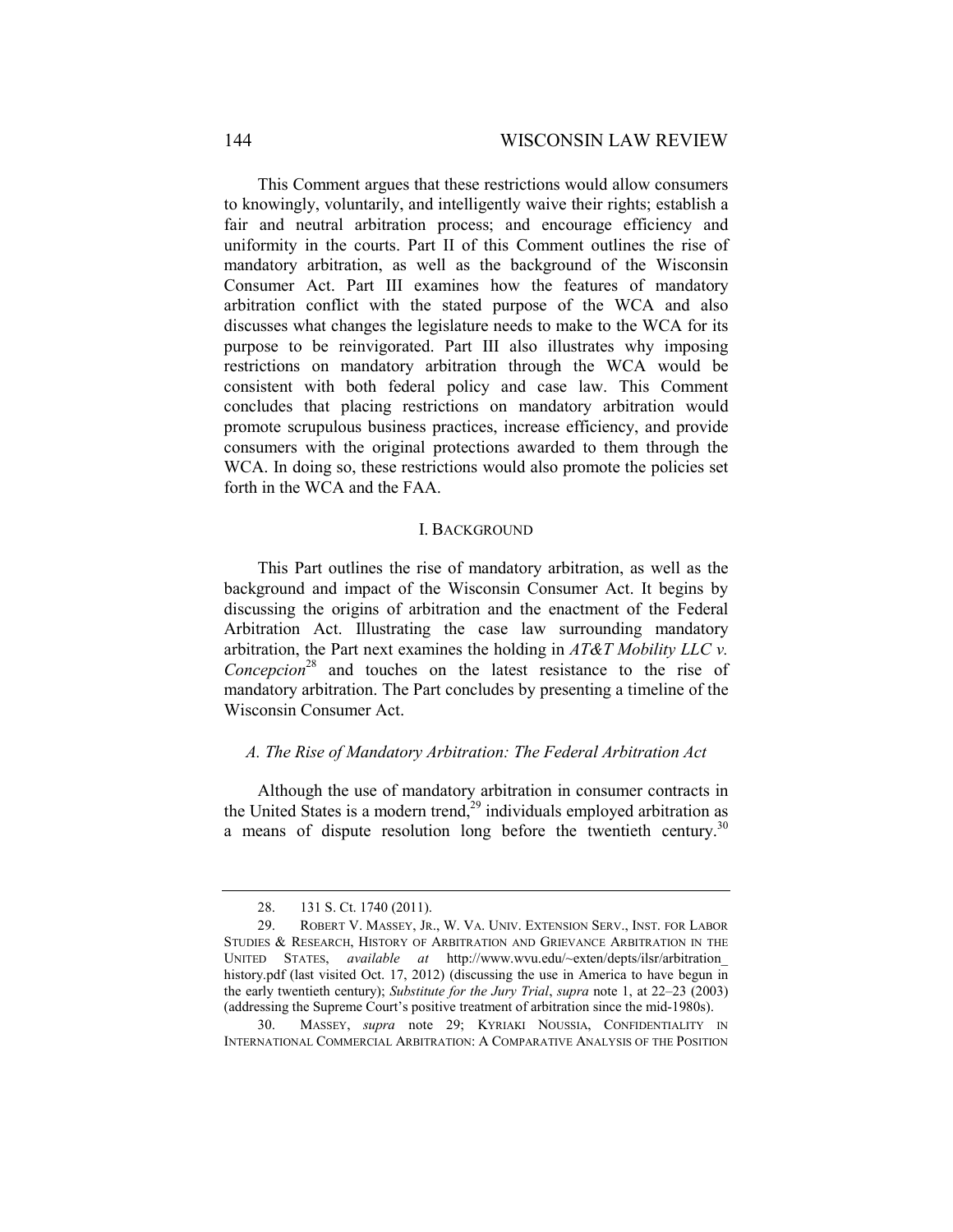Arbitration is "coeval with the foundation of our law,"31 with both the Romans and the Greeks preferring the method.<sup>32</sup> Traders, both ancient and modern, favored arbitration due to its efficiency and its arguable ability to preserve business relations.<sup>33</sup>

While arbitration was therefore common among merchants in the American colonies, the concept lost favor in the United States in the late nineteenth and early twentieth centuries.<sup>34</sup> Judges in particular proved unreceptive to arbitration, as they were not convinced that it produced just results.<sup>35</sup> As such, most American courts found pre-dispute arbitration agreements to be "revocable at the will of either party," and "[c]ourts of equity refused to order specific performance of an arbitration agreement."<sup>36</sup> Such disdain diminished when industrialization caused an influx of business disputes, $37$  and in 1921, the American Bar Association created a draft of the Federal Arbitration Act.<sup>38</sup> Becoming law in 1925, the Federal Arbitration Act (FAA) was based on a 1920 New York statute that enforced pre-dispute arbitration agreements.<sup>39</sup>

Congress enacted the FAA in order to place arbitration agreements on the same footing as contracts, setting forth a federal policy favoring arbitration.<sup>40</sup> Section 2 of the FAA applies to most claims brought by consumers and provides that arbitration clauses are "valid, irrevocable, and enforceable, save upon such grounds as exist at law or in equity for the revocation of any contract."<sup>41</sup> While this provision "makes" contractual arbitration agreements generally enforceable," it places

UNDER ENGLISH, US, GERMAN, AND FRENCH LAW 11 (2010); Earl S. Wolaver, *The Historical Background of Commercial Arbitration*, 83 U. PA. L. REV. 132, 132 (1934).

 <sup>31.</sup> Wolaver, *supra* note 30, at 132.

 <sup>32.</sup> *Id.*

 <sup>33.</sup> *Id.* at 144–45 (arguing that business relations can be preserved in a setting that is, at times, considered less adversarial than the courtroom and also can require heightened cooperation from both traders).

 <sup>34.</sup> NOUSSIA, *supra* note 30, at 13.

 <sup>35.</sup> *Id.*

 <sup>36.</sup> *Enforcing Small Print to Protect Big Business*, *supra* note 6, at 73–74. *See also Kulukundis Shipping Co. v. Amtorg Trading Corp*., 126 F.2d 978, 984 (2d Cir. 1942); *United States Asphalt Ref. Co. v. Trinidad Lake Petroleum Co.*, 222 F. 1006, 1007–08 (S.D.N.Y. 1915).

 <sup>37.</sup> SHIMABUKURO, *supra* note 10, at 2.

 <sup>38.</sup> NOUSSIA, *supra* note 30, at 13.

 <sup>39.</sup> *Id.* at 13–14; *see also* MASSEY, *supra* note 29.

 <sup>40.</sup> SHIMABUKURO, *supra* note 10, at 2; *see also* Schneider & Quirk, *supra* note 13.

 <sup>41. 9</sup> U.S.C. § 2 (2012).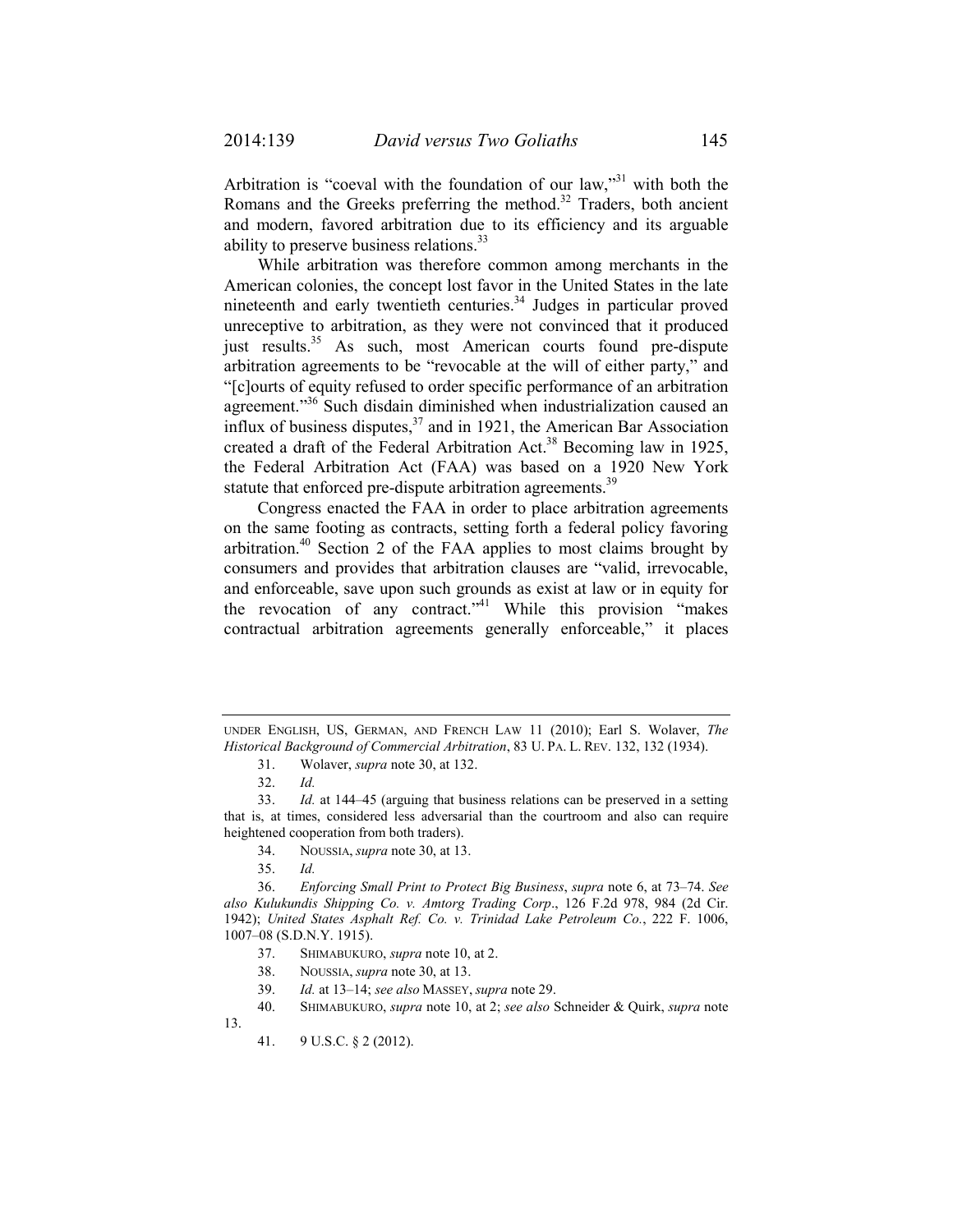"various limitations on their enforceability arising under both federal and state laws."<sup>42</sup>

The Supreme Court first recognized unconscionability as a limitation to arbitration agreements in *Doctor's Associates, Inc. v. Casarotto*. 43 The Court found that arbitration agreements could be unenforceable based upon defenses that make any contract void.<sup>44</sup> If, however, a state law singled out arbitration agreements, holding them to a standard not required in any other contracts, the FAA would preempt that state law.45 In *Casarotto*, the Montana law at issue demanded that certain disclosures be placed in arbitration agreements.<sup>46</sup> These disclosures were not similar to any other state law contract requirements and as a result, the Court held that the FAA preempted the law.<sup>47</sup>

### *B. Making Class-Wide Arbitration Narrow:* AT&T v. Concepcion

Despite the ability of certain contract defenses to overcome the presumption of the FAA, the Supreme Court has recently issued numerous decisions that not only reinforce the FAA's national policy favoring arbitration, but also broaden the scope of the FAA's control.<sup>48</sup> In one of these cases, *AT&T v. Concepcion*, the Supreme Court allowed the FAA to preempt a statute at the core of California's consumer protection scheme.<sup>49</sup> In *Concepcion*, the Concepcions attempted to file a class action suit against AT&T for false advertising and fraud by charging sales tax on phones the company advertised as free.<sup>50</sup> When AT&T attempted to compel arbitration, the Concepcions opposed the motion, stating that under California's Discover Bank Rule, the arbitration agreement was unlawfully exculpatory because it disallowed class-wide procedures. $51$ 

 48. *See, e.g.*, *Green Tree Fin. Corp. v. Randolph*, 531 U.S. 79 (2000) (concluding that failing to outline the costs of arbitration does not render the contract void); *Allied-Bruce Terminix Cos. v. Dobson*, 513 U.S. 265, 272–73 (1995) (holding that the term involving commerce should be interpreted broadly and that the FAA applies to all contracts that involve commerce); *Southland Corp. v. Keating*, 465 U.S. 1, 16 (1984) (holding that the FAA preempts state law).

 <sup>42.</sup> F. PAUL BLAND, JR. ET AL., CONSUMER ARBITRATION AGREEMENTS: ENFORCEABILITY AND OTHER TOPICS 37 (6th ed. 2011).

 <sup>43.</sup> *Doctor's Assocs., Inc. v. Casarotto*, 517 U.S. 681, 686–87 (1996).

 <sup>44.</sup> *Id.* 

<sup>45.</sup> *Id.* 

<sup>46.</sup> *Id.* 

<sup>47.</sup> *Id.* 

 <sup>49.</sup> *AT&T Mobility LLC v. Concepcion*, 131 S. Ct. 1740, 1753 (2011).

 <sup>50.</sup> *Id.* at 1744.

 <sup>51.</sup> *Id.* at 1744–45.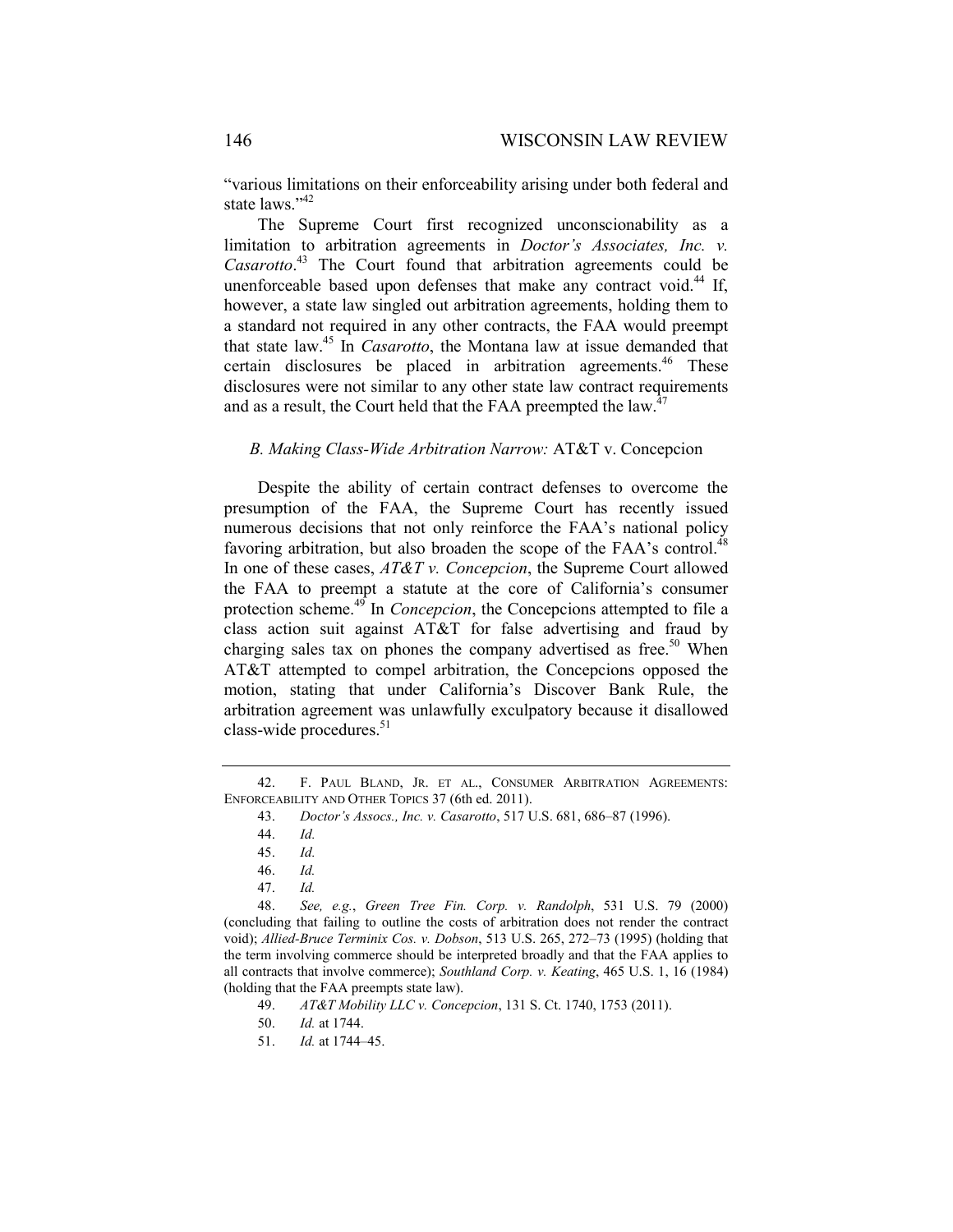The Discover Bank Rule "classifies as unconscionable class action waivers contained in consumer contracts of adhesion that would insulate companies from claims that they cheated large numbers of consumers out of individually small sums of money."<sup>52</sup> The Supreme Court, however, approved AT&T's motion to arbitrate.<sup>53</sup> The Court found that this rule interfered with arbitration's goal of creating an efficient and streamlined proceeding and therefore, was inconsistent with the  $FAA<sup>54</sup>$  As a result, the Court determined that the FAA preempted the Discover Bank Rule.<sup>55</sup>

## *C. Stunted Growth: Resistance to the Rise of Arbitration in Consumer Agreements*

Despite some scholar's belief that the holding in *Concepcion* is advantageous.<sup>56</sup> there has been considerable pushback against both the decision and the corresponding rise of arbitration in consumer agreements. One critic compared the holding to a "tsunami that is wiping out existing and potential consumer . . . class actions."57 Others have asserted that *Concepcion* "should come to signify the death for the legal claims of many potential plaintiffs."58

As an example of the recent resistance against consumer arbitration, in 2009, the Minnesota Attorney General sued the National Arbitration Forum (NAF).<sup>59</sup> At the time, the NAF served as one of the largest arbitrators for the financial services industry.60 The suit claimed that the NAF engaged in deceptive practices by holding itself out as a neutral and independent arbitrator, hiding its ties to the debt collection and banking

 <sup>52.</sup> *Tsunami*, *supra* note 5, at 705.

 <sup>53.</sup> *Id.*

 <sup>54.</sup> *Concepcion*, 131 S. Ct. at 1748.

 <sup>55.</sup> *Id.* at 1750–51.

 <sup>56.</sup> Maureen A. Weston, *The Death of Class Arbitration after* Concepcion*?*, 60 U. KAN. L. REV. 767, 769–70 (2012). Certain benefits include the ability to avoid considerable litigation by placing both mandatory arbitration clauses and class action waivers in every consumers contact. *See Tsunami*, *supra* note 5, at 704.

 <sup>57.</sup> *Tsunami*, *supra* note 5, at 704.

 <sup>58.</sup> *Id.*

 <sup>59.</sup> Complaint, *Swanson v. National Arbitration Forum, Inc.*, No. 27-CV-0918550 (D. Minn. July 14, 2009); Kathy Chu & Taylor McGraw, *Minnesota Lawsuit Claims Credit Card Arbitration Firm Has Ties to Industry*, USA TODAY, July 15, 2009, at 6A.

 <sup>60.</sup> Chu & McGraw, *supra* note 59.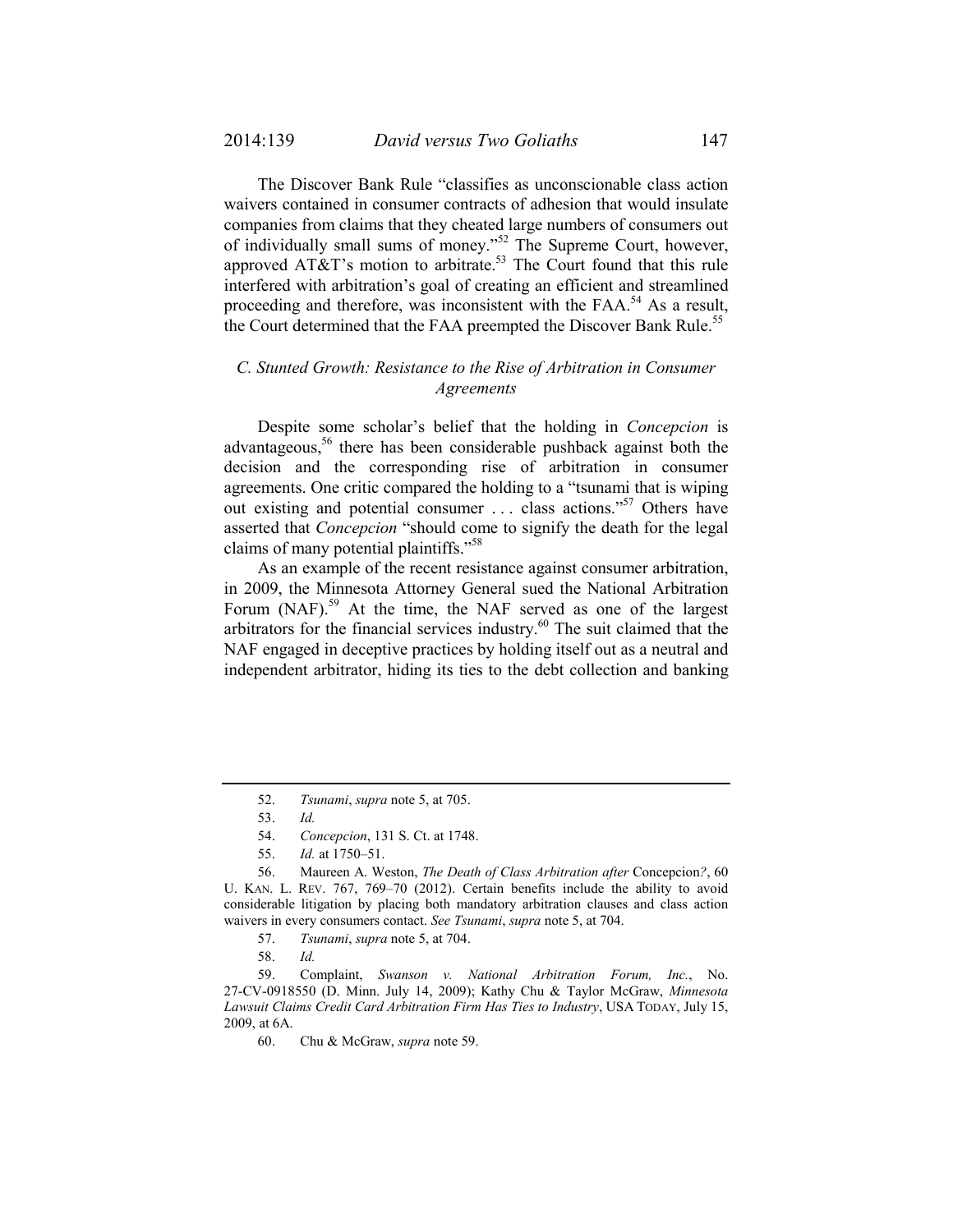industry.61 The NAF settled with the Attorney General in July of 2009, agreeing to no longer arbitrate consumer disputes. $62$ 

In a more extreme attack against pre-dispute arbitration in consumer agreements, legislators have proposed several versions of the Arbitration Fairness Act ( $AFA$ ) during the past decade.<sup>63</sup> The AFA would prohibit these mandatory arbitration agreements in consumer contracts altogether.<sup>64</sup> Proposed by Senators Al Franken and Richard Blumenthal, the AFA would also ban the use of binding arbitration in civil rights and employment disputes.<sup>65</sup> The Senate Committee on the Judiciary is reviewing the most recent version of this amendment to the Federal Arbitration Act.<sup>66</sup>

## *D. A Potential Compromise via a Compromise: The Wisconsin Consumer Act*

Given the recent pushback against the use of arbitration agreements, $\frac{67}{2}$  their expansion,  $68$  and the issues this poses for consumers,69 Wisconsin legislators must take action to establish a clear standard regarding consumer arbitration clauses. The Wisconsin Consumer Act (WCA) provides legislators with an appropriate avenue to place restrictions on arbitration agreements in consumer contracts. Enacted with the purpose of protecting consumers from unscrupulous business practices, $\frac{70}{10}$  the WCA governs most consumer transactions within Wisconsin.<sup>71</sup>

 <sup>61.</sup> *Id.*; Complaint, *supra* note 59.

 <sup>62.</sup> Wade Goodwyn, *Arbitration Firm Settles Minnesota Legal Battle*, NAT'L PUB. RADIO (July 23, 2009), http://npr.org/templates/story/story.php?storyId=106913248. In fact, a hedge fund owned 40 percent of the NAF and at the same time, owned debt collection companies that regularly arbitrated cases before the NAF. *Id.* As a result, the NAF had a vested stake in the outcome of several of their cases and failed to disclose any of this information. *Id.*

 <sup>63.</sup> Sarah Rudolph Cole, *On Babies and Bathwater: The Arbitration Fairness Act and the Supreme Court's Recent Arbitration Jurisprudence*, 48 HOUS. L. REV. 457, 458 (2011).

 <sup>64.</sup> *Id.* at 459.

 <sup>65.</sup> Ashley M. Sergeant, *The Corporation's New Lethal Weapon: Mandatory Binding Arbitration Clauses*, 57 S.D. L. REV. 149, 150 (2012).

 <sup>66.</sup> S. 987, 112th Cong. §§ 1–4 (2011). A full history of the bill is available at *S.987 Bill Summary & Status*, LIBR. CONGRESS, http://thomas.loc.gov/cgi-bin/bdquery/z? d112:SN00987:@@@L&summ2=m&.

 <sup>67.</sup> *See supra* notes 59–66 and accompanying text.

 <sup>68.</sup> *See supra* Part I.A.

 <sup>69.</sup> *See infra* Part II.A.

<sup>70.</sup> WIS. STAT. § 421.102 (2011-12).

 <sup>71. § 421.201.</sup>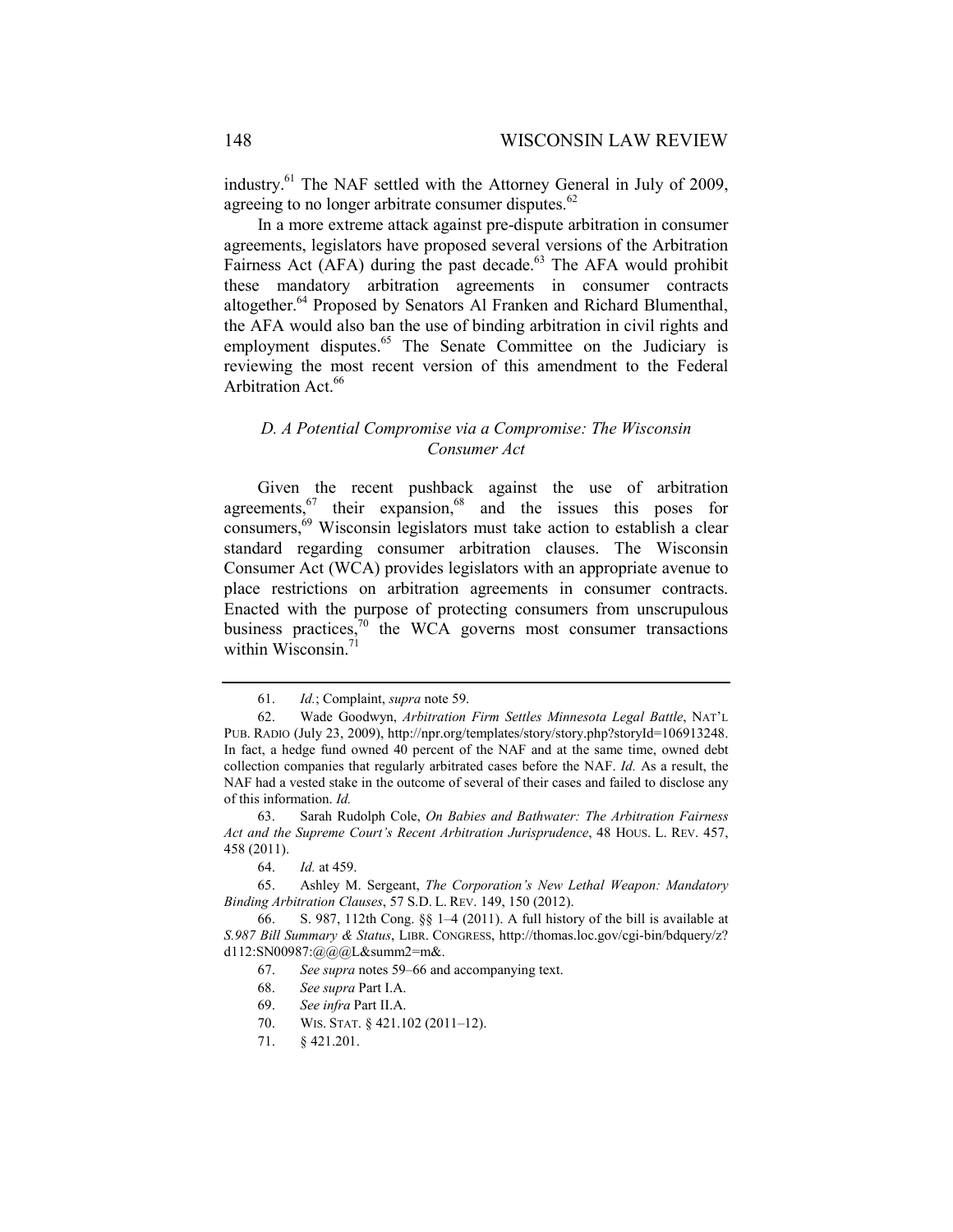After "six intense months of negotiation and drafting,"<sup>72</sup> the Wisconsin Consumer Act became effective in March of 1973.<sup>73</sup> The WCA is the product of cooperation and collaboration between consumer advocates and creditors alike.<sup>74</sup> In fact, one scholar suggests that it "represents a solution in which consumer-creditor interests are uniquely balanced."75

Achieving this result began with the Wisconsin Supreme Court's holding in *Wisconsin v. J.C. Penney Co.*, 76 which exposed retailers to "great liability for past violations of the usury limitations" and sparked their interest in "obtaining passage of legislation that would eliminate the retroactive application of usury penalties to revolving sales accounts."<sup>77</sup> Banks also wished to achieve this exemption, fearing the same liability.<sup>78</sup> Governor Patrick J. Lucey, however, opposed this fragmented consumer legislation and instead advocated for comprehensive consumer-credit  $\text{laws}$ <sup>79</sup>

Consumer protection advocates and consumer financial institutions began negotiations at the end of 1971 after recognizing that the passage of such a bill would require one another's support.<sup>80</sup> While consumer groups wished to "eliminate and prevent alleged harsh and abusive credit practices and to attempt to make the consumer more aware of the nature of his objections," creditor groups wanted to "provide legislation which would correct credit abuses without becoming so unduly burdensome on creditors as to unfairly limit legitimate extensions of credit."<sup>81</sup> These negotiations produced the WCA, Wisconsin Statute sections 421 to  $427<sup>82</sup>$  Although some amendments have changed particular portions of the statute, it overwhelmingly remains the same today.<sup>83</sup>

- 77. *See* Davis, *supra* note 72, at 8–9.
- 78. *Id.* at 9.

 <sup>72.</sup> Jeffrey Davis, *Legislative Restriction of Creditor Powers and Remedies: A Case Study of the Negotiation and Drafting of the Wisconsin Consumer Act*, 72 MICH. L. REV. 1, 5 (1973).

 <sup>73.</sup> Heiser, *supra* note 21, at 389.

 <sup>74.</sup> *See* Davis, *supra* note 72, at 6.

 <sup>75.</sup> *Id.* By using this balanced piece of legislation to address mandatory arbitration, an issue that recently began to greatly affect creditors and consumers, the same posture could be maintained. The amendments simply suggest that arbitration agreements be subject to the same restrictions initially enacted through the WCA, allowing a similar balance to be achieved.

 <sup>76. 48</sup> Wis. 2d 125, 179 N.W.2d 641 (1970).

 <sup>79.</sup> *Id.* at 10.

 <sup>80.</sup> *Id.*

 <sup>81.</sup> Heiser, *supra* note 21, at 390.

 <sup>82.</sup> *Id.*; *see also* WIS. STAT. §§ 421–427 (2011–12).

 <sup>83. §§ 421–427;</sup> *see also* Heiser, *supra* note 21, at 389 n.1, 390.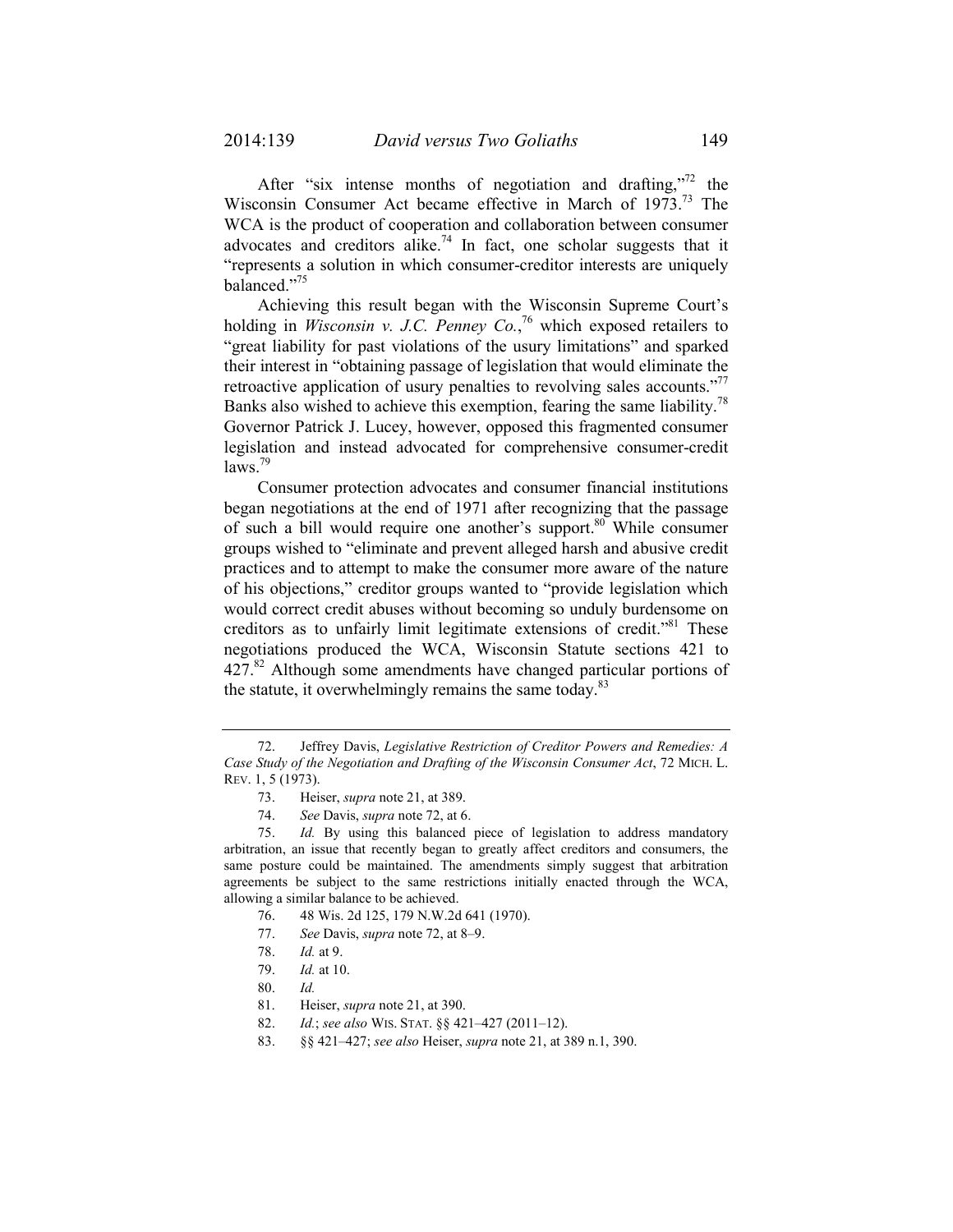The WCA applies to all consumer transactions that fall under Wisconsin Statute sections  $421$  to  $427<sup>84</sup>$  Courts are to construe these chapters liberally in order to "promote their underlying purposes and policies."85 Those stated purposes and policies are:

(a) To simplify, clarify and modernize the law governing consumer transactions;

(b) To protect customers against unfair, deceptive, false, misleading and unconscionable practices by merchants;

(c) To permit and encourage the development of fair and economically sound consumer practices in consumer transactions; and

(d) To coordinate the regulation of consumer credit transactions with the policies of the federal consumer credit protection act.86

While several provisions were originally enacted to ensure the achievement of said purpose, the legislature has not updated the WCA to reflect the realities of the current consumer climate. In fact, the WCA and the FAA have yet to decisively interact. Parties in Wisconsin have attempted to avoid arbitration in consumer suits through the use of general contract defenses, but until now, courts decided these suits on a case-by-case, piecemeal basis. $87$  As a result, no clear guidance exists in Wisconsin about the effect the invigorated FAA and *Concepcion* have on the WCA and Wisconsin consumers.

## II. SURVIVING THE TSUNAMI: WHY ADDING RESTRICTIONS TO THE WCA WILL PROTECT CONSUMERS, PROMOTE FAIR BUSINESS PRACTICES, AND ENCOURAGE EFFICIENCY IN THE COURTS

This Part illustrates the conflict between the features of mandatory arbitration and the stated purpose of the WCA. It discusses what changes the legislature should make to reinvigorate the WCA's purpose in light of the rise of mandatory arbitration in consumer contracts, as well as the

 <sup>84. § 421.201(1).</sup> 

 <sup>85. § 421.102(1).</sup> 

 <sup>86. § 421.102(2).</sup> 

 <sup>87.</sup> *See generally* BLAND ET AL., *supra* note 42, at 147–71. These sections of the book depict the numerous factors and tests courts employ when determining whether or not a specific contract is unconscionable. *See also Chalk v. T-Mobile USA, Inc.*, 560 F.3d 1087, 1096 (9th Cir. 2009) ("We must evaluate unconscionability under the circumstances existing at the time of the making of the contract . . . .") (internal quotation marks and citation omitted).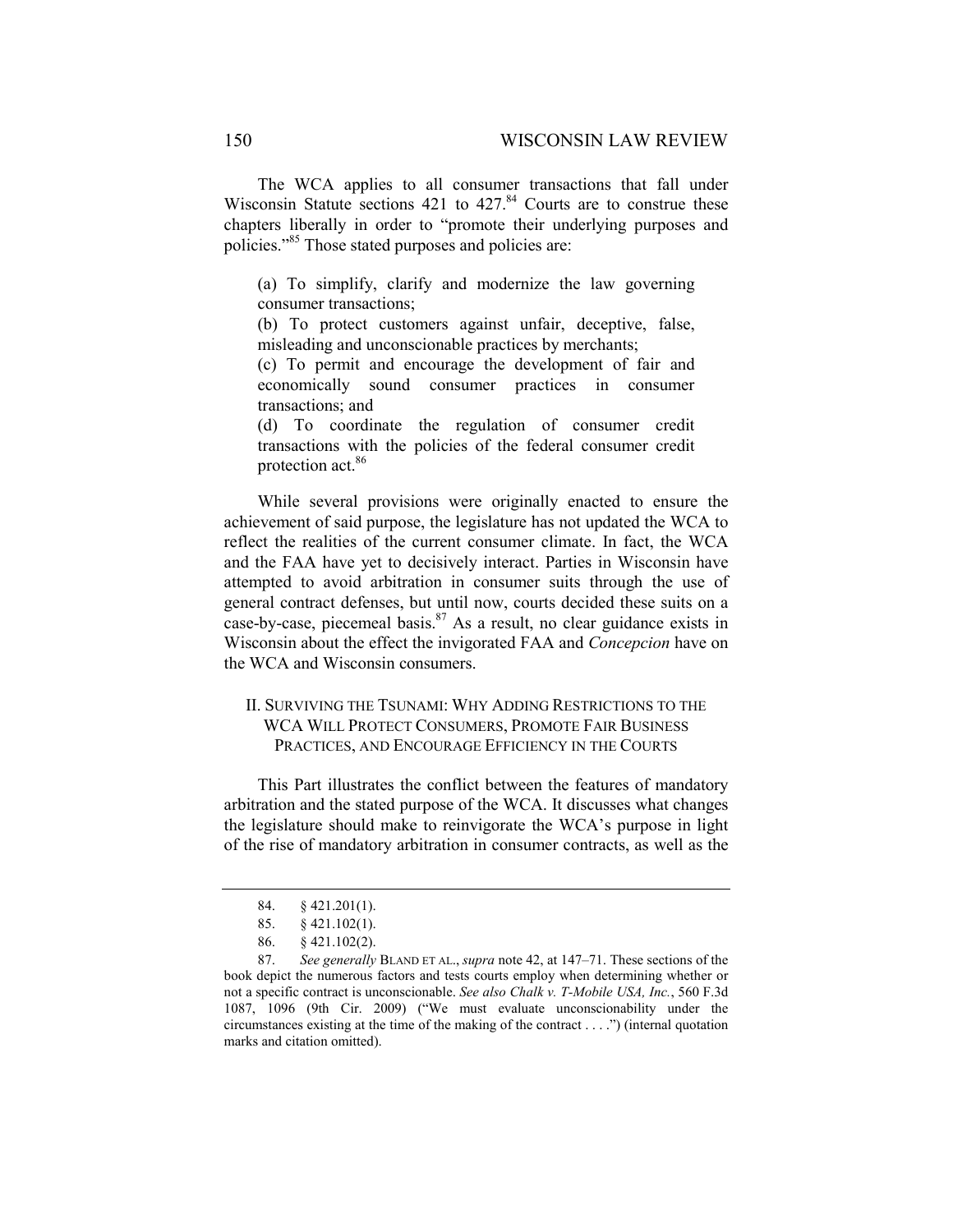benefits of such alterations. It concludes by illustrating why imposing these restrictions on mandatory arbitration through the WCA will be consistent with both federal case law and policies.

## *A. Writing a Check It Cannot Cash: Why Mandatory Arbitration Inhibits the Rights Granted by the WCA*

The WCA seeks to modernize the law surrounding consumer transactions and to protect consumers against unjust practices by merchants.88 Several features of mandatory arbitration, however, impede the success of the WCA in achieving these purposes. Without additional legislation, numerous elements of mandatory arbitration will continue to promote this failure.

The first feature of mandatory arbitration that lends itself to unfairness is the lack of a meaningful and voluntary choice on the part of the consumer.<sup>89</sup> Most mandatory arbitration agreements "appear in standard form preprinted contracts of adhesion."<sup>90</sup> Business lawyers that are experienced in the area of arbitration often draft these intricate contracts of adhesion. $91$  Therefore, these agreements almost exclusively include provisions that are solely beneficial to businesses.  $92$ 

Because consumers are unlikely to have experienced legal disputes and are unable to "comprehend the implications of an arbitration clause,"<sup>93</sup> these agreements receive "little attention" from them.<sup>94</sup> As a result, "[c]onsumers may be unaware that arbitration materially changes the rules of dispute resolution" and may be unfamiliar with the other rights they waive with their signatures.<sup>95</sup> Even if a consumer recognizes an arbitration clause and understands the rights implicated by the agreement, there exists little to no negotiation over the terms of the clause, making it "difficult to characterize . . . as the product of 'consent.'"<sup>96</sup> These conditions conflict with several of the stated purposes of the WCA, including the protection of "customers against unfair, deceptive, false, misleading and unconscionable practices by

 <sup>88. § 421.102(1).</sup> 

 <sup>89.</sup> Schneider & Quirk, *supra* note 13.

 <sup>90.</sup> *Id.*

 <sup>91.</sup> *Enforcing Small Print to Protect Big Business*, *supra* note 6, at 57.

 <sup>92.</sup> *Id.* Examples of these lopsided sections include venue and choice of law provisions.

 <sup>93.</sup> Schneider & Quirk, *supra* note 13.

 <sup>94.</sup> *Enforcing Small Print to Protect Big Business*, *supra* note 6, at 57.

 <sup>95.</sup> Schneider & Quirk, *supra* note 13.

 <sup>96.</sup> *Enforcing Small Print to Protect Big Business*, *supra* note 6, at 58.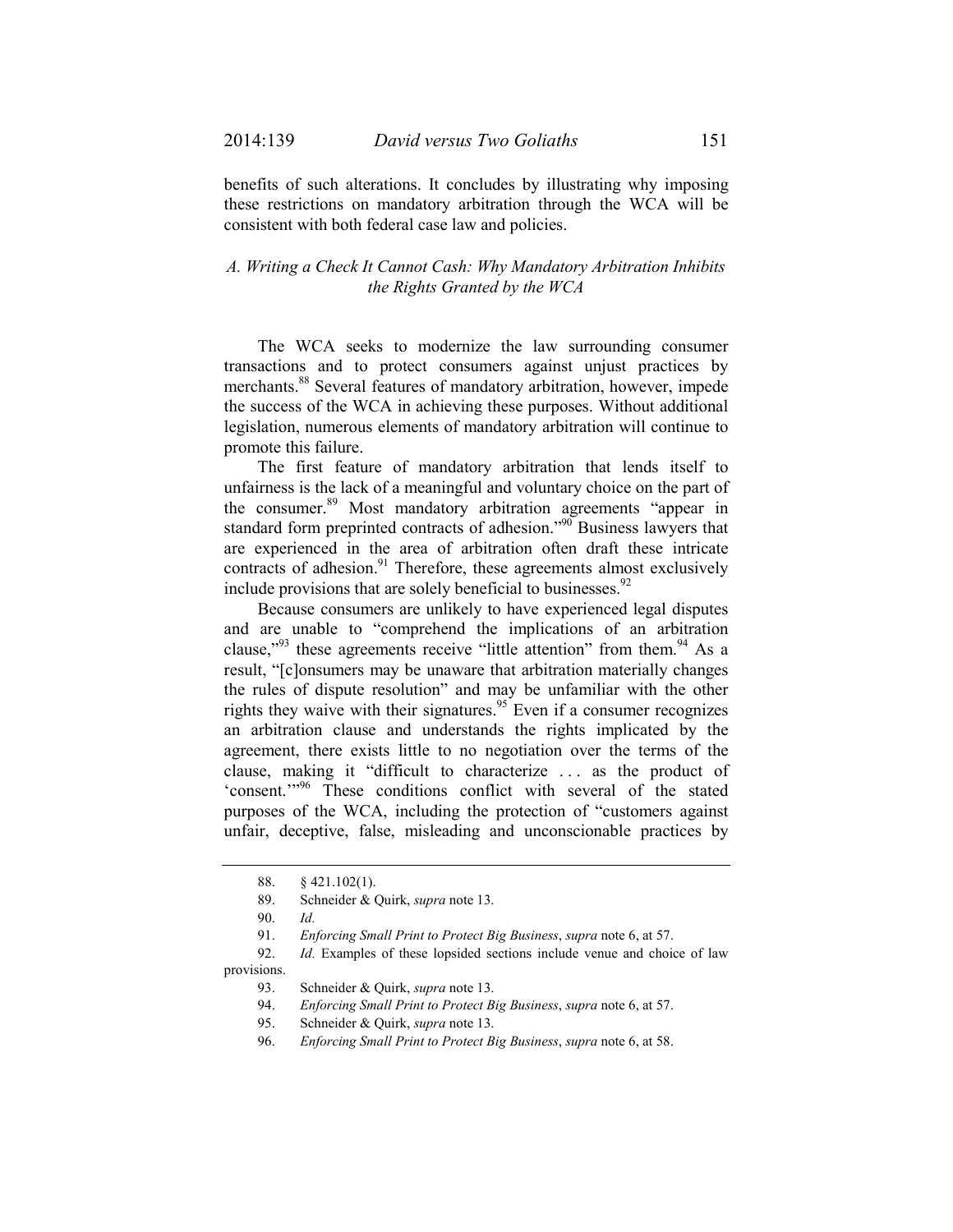merchants" and the "development of fair and economically sound consumer practices."<sup>97</sup>

Another factor that is contrary to the WCA's purpose of protecting consumers against unfair and misleading practices by merchants<sup>98</sup> is the use of repeat arbitrators by businesses. Arbitration should involve a neutral third party that objectively listens to the facts and makes a determination. $\frac{99}{9}$  However, when businesses utilize arbitrators on a recurring basis,<sup>100</sup> the potential for bias proves overwhelming.<sup>101</sup> Since corporations overwhelmingly choose the arbitrators, "arbitration providers have an incentive to skew their proceedings in favor of the company drafting the agreement."<sup>102</sup>

In fact, a study by the Center for Responsible Lending $103$  concluded that "[c]ompanies that have more cases before arbitrators get consistently better results from these same arbitrators"<sup>104</sup> and that "[i]ndividual arbitrators who favor firms over consumers receive more cases in the future."<sup>105</sup> Therefore, consumers opt to waive their right to trial, possibly unknowingly and involuntarily, in favor of a process that presents dangers of bias.

While advocates of arbitration offer its reduced cost as a benefit, $106$ that cost reduction proves true for businesses alone, if at all.<sup>107</sup> As a

 103. The Center for Responsible Lending is a nonprofit, nonpartisan organization that works to fight predatory lending practices. The center, founded in 2002, focuses primarily on payday loans, credit cards, bank overdrafts, and auto loans. *See About CRL*, CENTER FOR RESPONSIBLE LENDING (2012), http://www.responsiblelending.org/about-us/.

 104. Joshua M. Frank, *Stacked Deck: A Statistical Analysis of Forced Arbitration*, CENTER FOR RESPONSIBLE LENDING 1 (May 2009), http://www.responsiblelending.org/credit-cards/research-analysis/stacked\_deck.pdf. This study was done in California and contains mostly arbitration agreements from consumer contracts with credit card companies; however, since the same two to three arbitration firms are often used, the study posits that the same results would occur across the board. *Id.*

105. *Id*. at 2.

 106. *See* Warren E. Burger, *Isn't There a Better Way?*, 68 A.B.A. J. 274, 276–77 (1982); Dwight Golann, *Developments in Consumer Financial Services Litigation*, 43 BUS. LAW. 1081, 1091 (1988); Stephen J. Ware, *Paying the Price of Process: Judicial Regulation of Consumer Arbitration Agreements*, 2001 J. DISP. RESOL. 89, 89–90.

<sup>97.</sup> WIS. STAT. § 421.102(2)(b)–(c) (2011–12).

 <sup>98. § 421.102(2)(</sup>b).

 <sup>99.</sup> Theodore Eisenberg et al., *Arbitration's Summer Soldiers: An Empirical Study of Arbitration Clauses in Consumer and Nonconsumer Contracts*, 41 U. MICH. J.L. REFORM 871, 872 (2008).

 <sup>100.</sup> *Enforcing Small Print to Protect Big Business*, *supra* note 6, at 61.

 <sup>101.</sup> BLAND ET AL., *supra* note 42, at 6.

 <sup>102.</sup> Farmer, *supra* note 4, at 2357.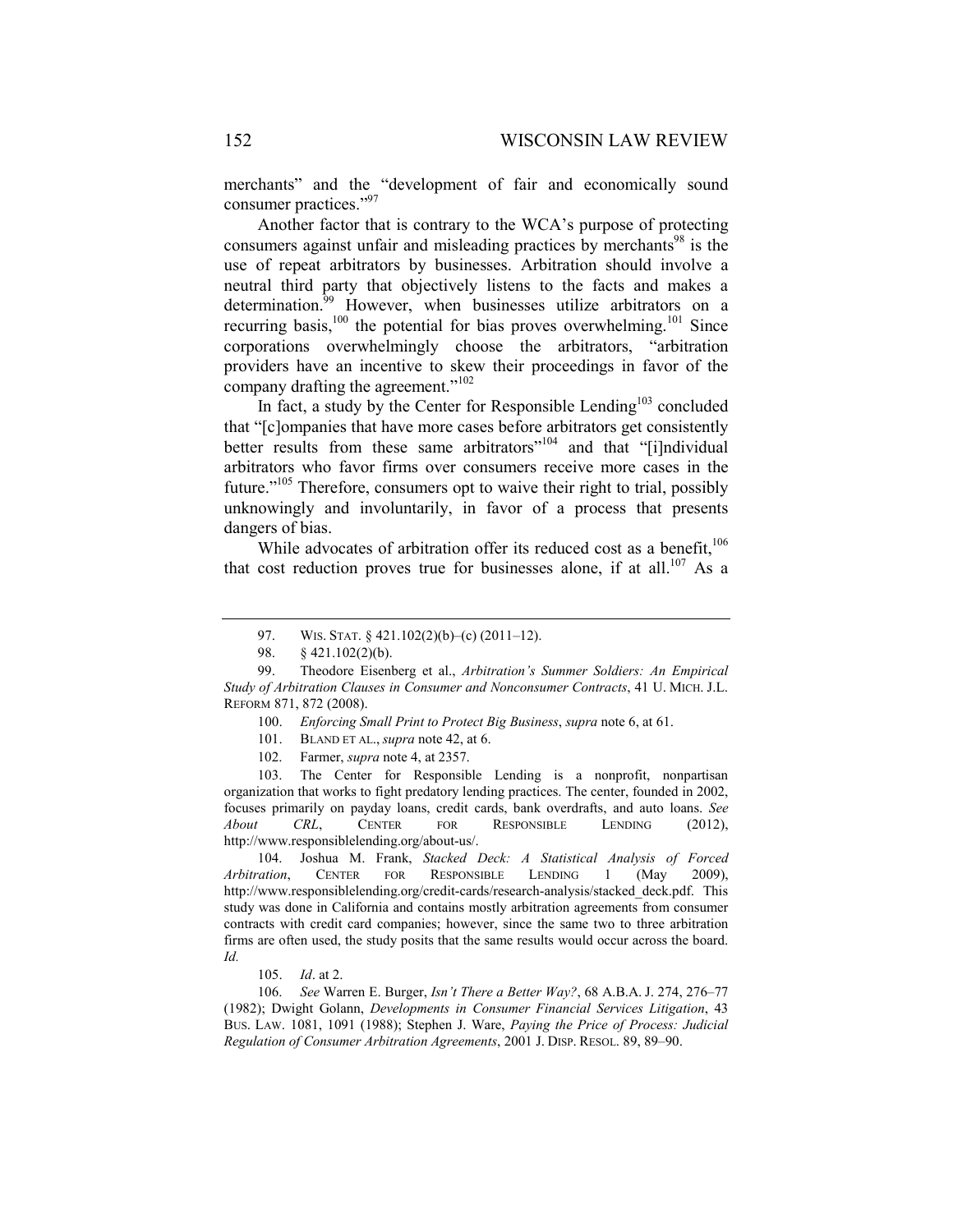result, arbitration clashes with the WCA's purpose of promoting economically sound consumer practices.<sup>108</sup> In arbitration, a plaintiff is expected to cover at least half of the costs, which are often much higher than those found in a normal trial.<sup>109</sup> Filing and administrative fees in arbitration can reach "as high as thousands of dollars per case, [with] hourly rates [of arbitration]" ranging from \$200 to  $$700<sup>110</sup>$  These fees must be paid up front in arbitration, whereas in court, either statutory provisions or contingency fees can postpone or eliminate payment of attorney fees altogether.<sup> $111$ </sup> Therefore, arbitration has the potential to destroy viable consumer claims, restricting consumers' ability to protect themselves against unscrupulous business practices that the WCA wishes to eliminate. $112$ 

Another purported advantage of arbitration involves its speed.<sup>113</sup> While this would seem to align arbitration with the WCA's stated purpose of simplifying consumer transactions, $114$  research shows that "there is reason to believe that litigation is faster than arbitration."<sup>115</sup> Furthermore, consumers often challenge the validity of arbitration clauses in court, and because the courts lack specific statutory guidance about arbitration clauses in consumer contracts, these disputes must be resolved on a case-by-case basis.<sup>116</sup> Such mini-trials diminish much of the alleged efficiency and speed of the arbitration process.

 <sup>107.</sup> Businesses may find it cheaper to defend themselves in arbitration rather than a trial due to the elimination of pretrial motions and discovery practice. *See Enforcing Small Print to Protect Big Business*, *supra* note 6, at 60. For the same reasons, businesses will often have to pay lower plaintiff's attorney's fees as well when required by state and federal law. *Id.* Plaintiff's attorneys are also less likely to take on arbitration cases, viewing it as an unfavorable forum, and as a result plaintiffs are more likely to appear *pro se*. *Id.*

 <sup>108.</sup> WIS. STAT. § 421.102(2)(c) (2011–12).

 <sup>109.</sup> *Enforcing Small Print to Protect Big Business*, *supra* note 6, at 61.

 <sup>110.</sup> *Id.*

 <sup>111.</sup> Schneider & Quirk, *supra* note 13.

 <sup>112.</sup> Some commentators believe that people bring fewer suits when they have to pay up front. *See* Christopher R. Drahozal, *"Unfair" Arbitration Clauses*, 2001 U. ILL. L. REV. 695, 754.

 <sup>113.</sup> *See* Burger, *supra* note 106; Golann, *supra* note 106.

 <sup>114.</sup> WIS. STAT. § 421.102(2)(a) (2011–12).

 <sup>115.</sup> *Mandatory Arbitration and Fairness*, *supra* note 7, at 1312. There are unknown factors that make this assertion tentative and heavily debated, including state court versus federal court time and the frequency of arbitration cases terminating prehearing. *Id.* at 1312 n.191.

 <sup>116.</sup> *See* BLAND ET AL., *supra* note 42, at 147–71. (depicting the numerous factors and tests courts employ when determining whether or not a specific contract is unconscionable); *see also Chalk v. T-Mobile USA, Inc.*, 560 F.3d 1087, 1096 (9th Cir. 2009) ("We must evaluate unconscionability under the circumstances existing at the time of the making of the contract . . . .") (internal quotation marks and citation omitted).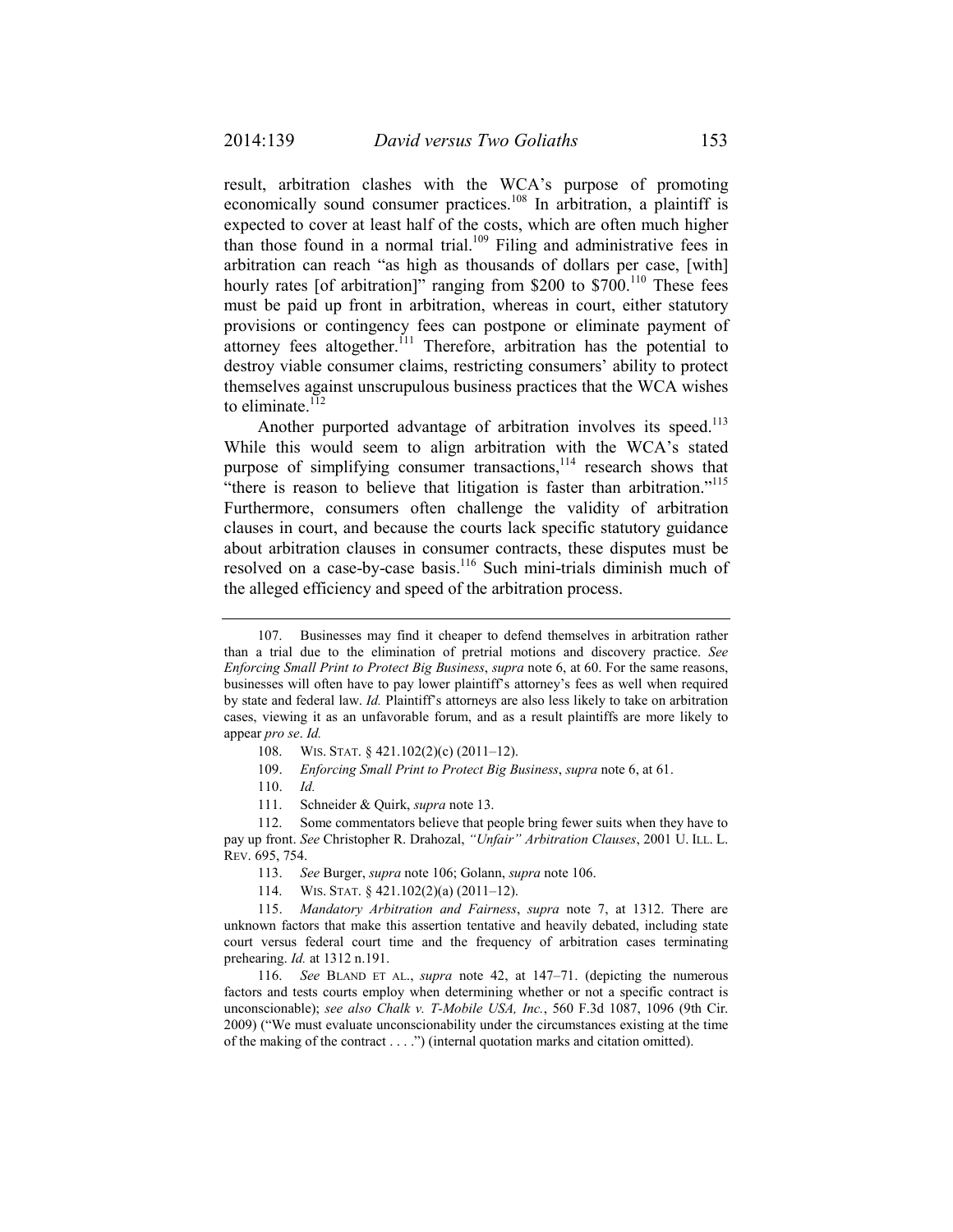## *B. Arbitration Escalation: Why the Legislature Needs to Codify a Standard of Unconscionability in the WCA*

With arbitration on the rise, it appears that arbitration will play a large role in the future of consumer transactions. While many of the factors of arbitration currently conflict with the stated purposes of the WCA, the WCA further fails to achieve its goal of modernizing consumer transactions by not addressing arbitration. Although the WCA touches on certain practices that promote a finding of unconscionability,<sup>117</sup> these characterizations provide little guidance to courts, consumers, or businesses.<sup>118</sup> As a result, the WCA needs more descriptive restrictions to eliminate unscrupulous business practices, ensure fairness, and promote an efficient use of the court system.<sup>119</sup>

By placing more defined restrictions on the format and substance of consumer arbitration agreements through an amendment of the WCA, the legislature would align arbitration with the stated purpose of the WCA. These WCA restrictions, however, must still place general consumer contracts requirements and arbitration agreement provisions on the same footing in order to avoid preemption by the  $FAA$ .<sup>120</sup> To achieve the goals of the WCA, yet still reaffirm the FAA, the legislature should place restrictions on arbitration by codifying a standard of unconscionability. In doing so, the WCA would be addressing the modernized state of consumer transactions,<sup>121</sup> ensuring the fairness of such transactions, $122$ and also promoting efficiency by eliminating several case-by-case disputes from court dockets.<sup>123</sup> In order to codify unconscionability as it

- 119. *See infra* notes 122–24.
- 120. *See AT&T Mobility v. Concepcion*, 131 S. Ct. 1740, 1745, 1747 (2011).
- 121. *See supra* Part I.A.
- 122. *See supra* notes 26–27 and accompanying text.

 123. Several cases depict the journey these arbitration agreements go through once challenged in court. First, the court must determine whether the arbitration agreement is enforceable because if it is, the court then lacks jurisdiction. In determining whether the arbitration agreement is valid, the court must first analyze the contractual

 <sup>117.</sup> WIS. STAT. § 425.107 (2011–12). This statute lists certain factors that a court may consider in determining unconscionability but there is no guarantee that these factors alone will render a condition unconscionable or what weight the court will give these factors.

 <sup>118.</sup> These factors listed in the WCA regarding unconscionability are rather broad and leave room for much uncertainty which is the source of a great deal of litigation. *See generally Cottonwood Financial, Ltd. v. Estes*, 2012 WI App 12, 339 Wis. 2d 472, 810 N.W.2d 852; *Aul v. Golden Rule Ins. Co.*, 2007 WI App 165, ¶¶ 24–35, 304 Wis. 2d 227, 737 N.W.2d 24; *Coady v. Cross Country Bank*, 2007 WI App 26, 299 Wis. 2d 420, 729 N.W.2d 732; *Wis. Auto Title Loans v. Jones*, 2006 WI 53, 290 Wis. 2d 514, 714 N.W.2d 155.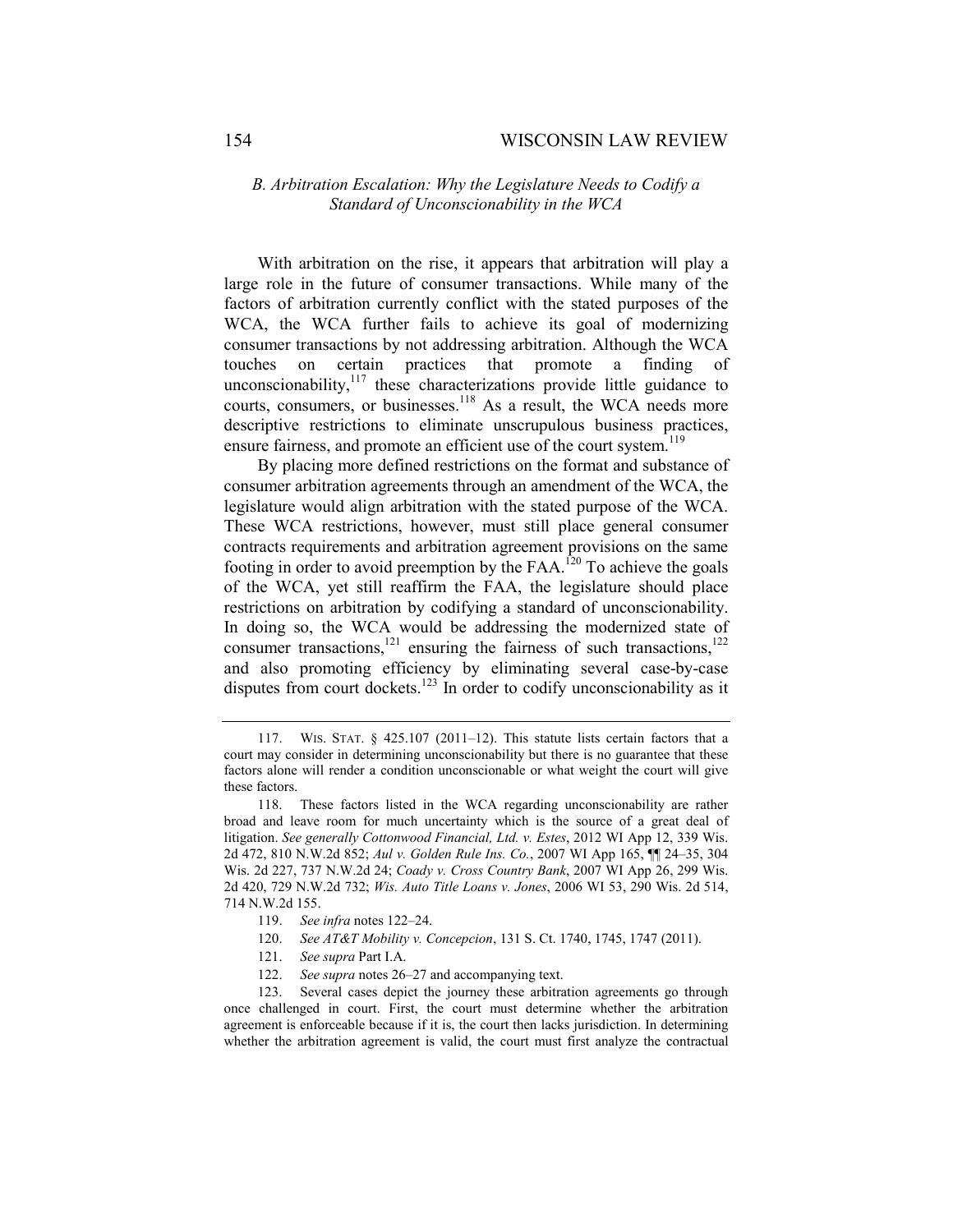pertains to consumer arbitration agreements, the legislature will need restrictions that cover both procedural unconscionability and substantive unconscionability.<sup>124</sup>

#### 1. PROCEDURAL RESTRICTIONS AND POTENTIAL BENEFITS

Procedural unconscionability deals with unfairness in the nature of the negotiation and the disclosure of arbitration terms.<sup>125</sup> It seeks to protect against the absence of meaningful choice by the consumer.<sup>126</sup> As such, the proposed procedural restrictions focus on the nature of the discussion between the consumer and the merchant, as well as the disclosure of the arbitration terms.<sup>127</sup> In particular, this Comment advocates for the addition of two provisions to the WCA to ensure the fairness of the format and negotiations of consumer arbitration clauses.<sup>128</sup> These provisions include a pre-approved format for arbitration clauses and a safe harbor for businesses that would promote their compliance with the other procedural provisions.

The pre-approved stock format of an arbitration agreement would help to ensure consumers possess the ability to knowingly sign these agreements.<sup>129</sup> It would explain what rights the individuals were

 125. *See Wis. Auto Title Loans v. Jones*, 2006 WI 53, ¶ 34, 290 Wis. 2d 514, 714 N.W.2d 155.

126. *Id.* at ¶¶ 32, 34.

127. *See supra* note 26.

language. This requires the court to examine many layers of the contract and balance several factors. For example, the court must look at whether or not the contract requires the consumer to pay too many of the fees, whether the consumer was under duress when he or she signed, whether the consumer signed due to fraud, whether there is an inconvenient forum, and whether it is unconscionable. Many of these factors also contain individual subparts the court needs to identify in order to determine their presence. For an example that tracks this process through the courts, see *Armendariz v. Found. Health Psychcare Servs., Inc*., 6 P.3d 669, 689–94 (2000).

 <sup>124.</sup> *See supra* notes 26–27 and accompanying text (explaining that there are two facets to unconscionability).

 <sup>128.</sup> *See supra* notes 26–27 and accompanying text. *See also* DAVE STUTE, WIS. LEGIS. COUNCIL STAFF, INFORMATION BULLETIN 72-3: AN EXPLANATION OF THE PROVISIONS OF THE WISCONSIN CONSUMER ACT 15 (1972) (discussing how certain sections of the WCA were "directed at correcting abuses which result" in consumer contracts).

 <sup>129.</sup> *See* STUTE, *supra* note 128 (explaining that certain provisions of the WCA were meant to regulate the formation of contracts between a business and a consumer to limit the ability of creditors to include clauses that would be a disadvantage to consumers). While this may not ensure that consumers actually *are* knowingly signing the agreements, it gives them the ability to do so. The rest is up to the consumer. In doing so, general consumer contracts and arbitration agreements are kept on the same footing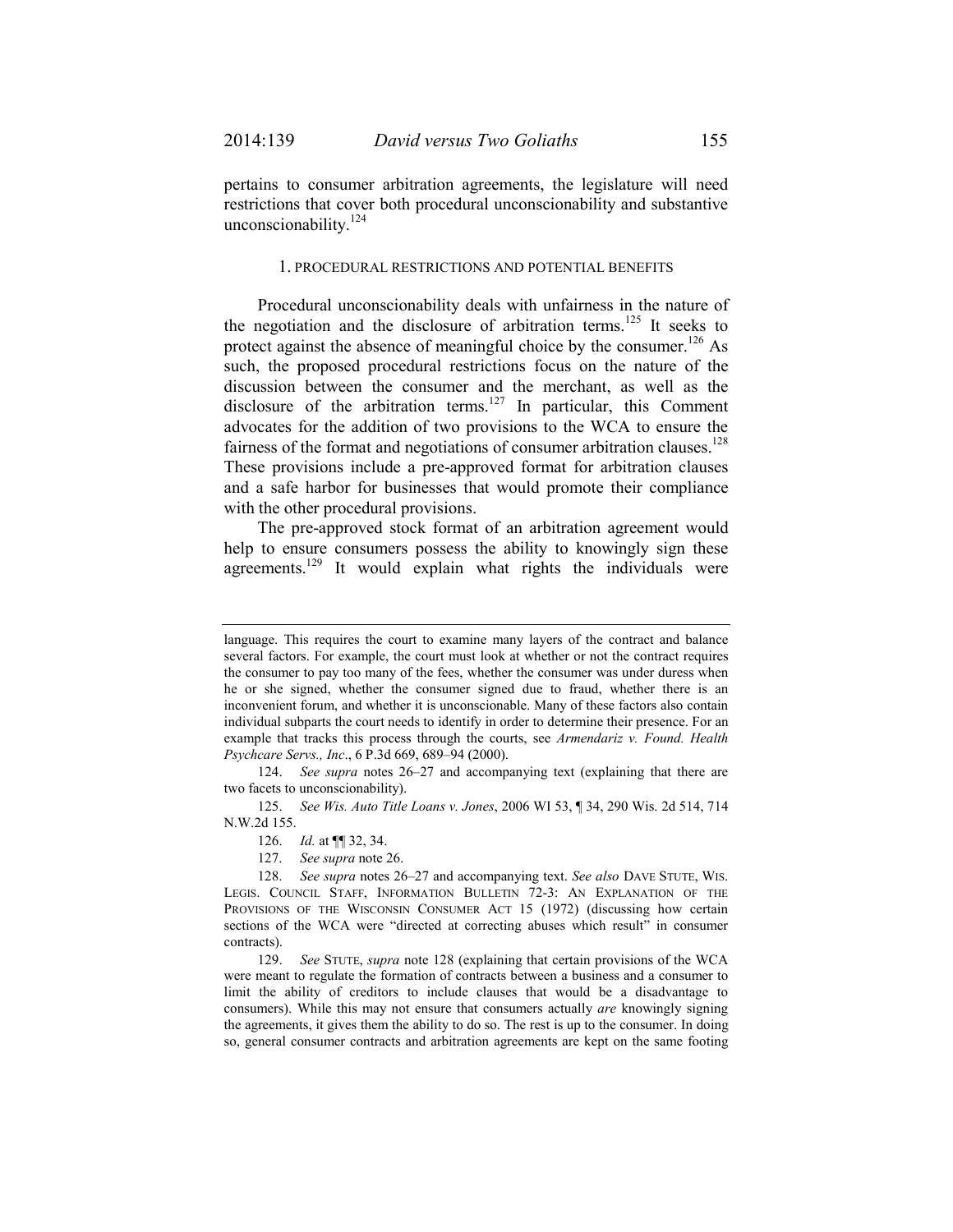surrendering, use lay terminology to encourage understanding, and require specific spacing, font size, and font to increase readability. While some critics may argue this update would place too great of an administrative burden on businesses, $130$  the WCA already requires businesses to comply with a stock format for certain sections of consumer credit and consumer approval transaction contracts, which businesses do with ease.<sup>131</sup> As a result, it would not place a limitation on arbitration agreements that do not also pertain to general consumer contracts under the WCA.

A second provision, a safe harbor for businesses, would promote both scrupulous business practices and efficiency.<sup>132</sup> Businesses would have the opportunity to turn their forms in to the Department of Financial Institutions (DFI) for them to be approved prior to their use. In doing so, the DFI would determine whether the forms are consistent with the WCA, specifically the restrictions on arbitration. If the DFI approves the forms, the business would then be sheltered from any consumer claims brought against them for use of said forms. Critics may argue that the new restriction would burden the DFI with additional costs or administrative time; however, the WCA already contains a provision that allows for a similar review.<sup>133</sup> As a result, it would assign the DFI a task with which they are familiar and are equipped to handle.

and the rights of the consumer are balanced with the ability of a corporation to conduct its business.

 <sup>130.</sup> *See* Farmer, *supra* note 4, at 2353. One of the purported benefits of arbitration is its speed and efficiency. *Id.* By adding certain requirements to that, people may believe such benefits are weakened.

 <sup>131.</sup> *See* WIS. STAT. § 422.303 (2011–12) (requiring a notice to consumers entering into a consumer credit transaction that they possess an obligation to pay); §422.305 (explaining the personal obligation and liability that arises from a consumer credit transaction); WIS. STAT. § 423.203 (2011–12) (describing what language is necessary when depicting a consumer's right to cancel). These statutes depict that a system is already in place and could be employed for mandatory arbitration agreements as well as general consumer contracts. No one would need to search to develop a system and although there might be a bit more administrative burden in the beginning, it has the potential to be a very smooth transition. Furthermore, because it reflects previous provisions of the WCA, which were thought to balance the interests of both creditors and consumers, it is an arguably a worthwhile burden should it occur. *See* Davis, *supra* note 72, at 6.

 <sup>132.</sup> The powers of the administrator were enacted to protect businesses that rely on the rulings and decisions of the administrator. *See* STUTE, *supra* note 128.

 <sup>133.</sup> WIS. STAT. § 426.104(4) (2011–12). While this statute allows businesses to utilize the DFI in ensuring their consumer contracts governed by the WCA are complying with the statutes, at times these contracts will be incredibly long and complicated. As a result, this new amendment would allow businesses to simply send portions of their contracts—the arbitration agreements—to the DFI to ensure their compliance. This will be particularly important if certain updates are required and will save the DFI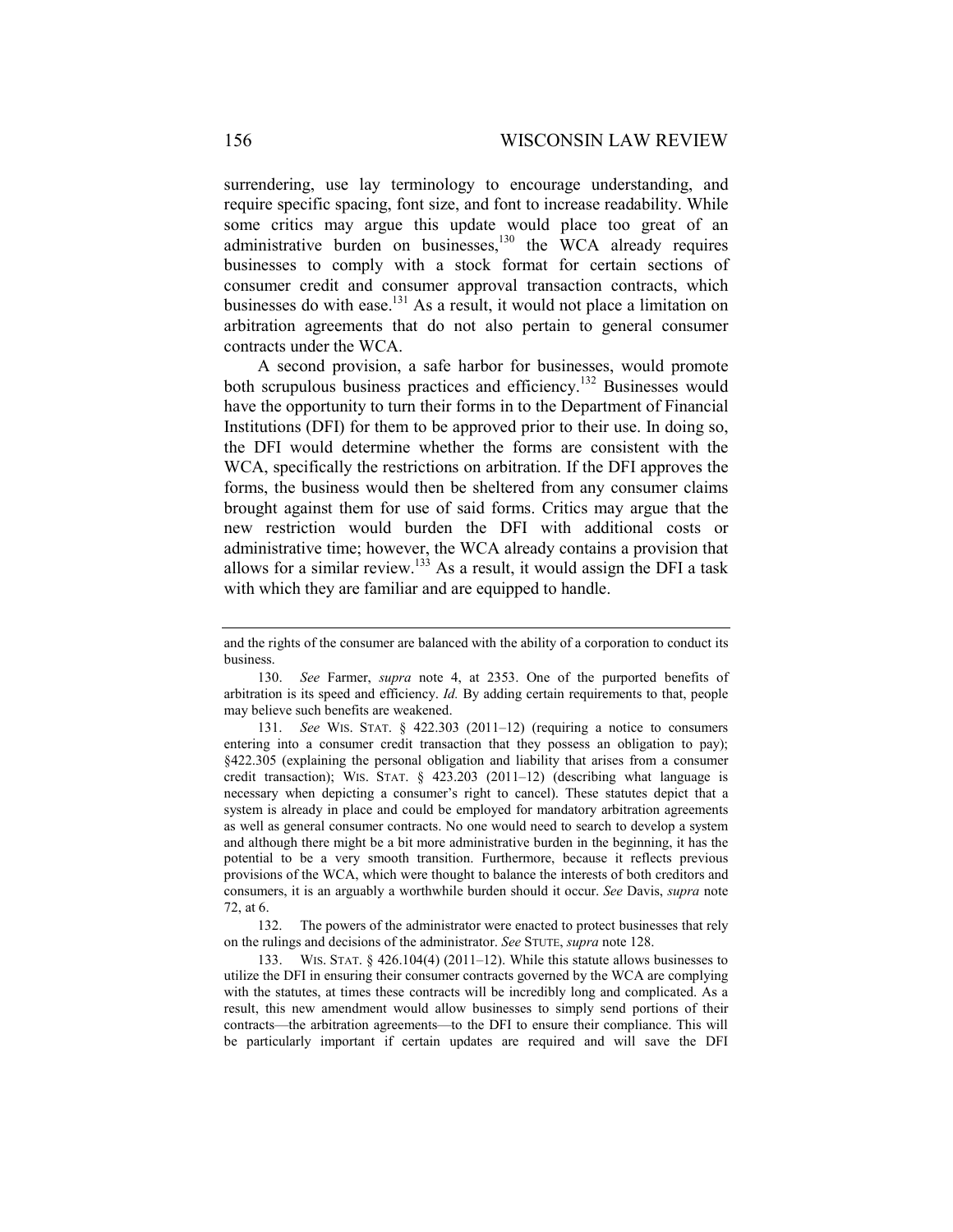#### 2. SUBSTANTIVE RESTRICTIONS AND POTENTIAL BENEFITS

Substantive unconscionability seeks to ensure the fairness of the terms of a contract.<sup>134</sup> Therefore, the substantive restrictions would pertain to the fairness of the terms of the arbitration clause.<sup>135</sup> Amendments to the WCA in this area would include a restriction on which law could apply to the arbitration, where the arbitration could take place, and who could serve as arbitrator.

The first provision, explaining which law could apply in arbitrations, would require that the Wisconsin law to apply for arbitrations concerning Wisconsin transactions with Wisconsin consumers. Such a provision would guarantee that unscrupulous businesses could not enter into transactions with Wisconsin consumers and require the law of a more lenient jurisdiction to apply, allowing them to get away with harming consumers by skirting the requirements.<sup>136</sup> Some critics may argue that this requirement could deter businesses from conducting transactions in Wisconsin; however, a jurisdiction requirement already exists in the WCA, requiring that any consumer transaction in which the "customer consents to the jurisdiction of another state" be invalid.<sup>137</sup> This existing provision has not yet infringed upon the economic health of the state and expanding this provision into the realm of arbitration would simply place it on equal footing with general consumer contract requirements.<sup>138</sup>

A similar provision would limit the venue that parties could select in an arbitration agreement. This restriction would require that venue be either the location where the transaction took place or the jurisdiction

 136. Interview with Sarah Orr, *supra* note 22 (discussing several different cases, as well as the types of contracts Orr has confronted professionally).

administrative time and costs as a result of these updates. Furthermore, these provisions again seek to establish a balance between the rights of the consumer with the rights of the business and to ensure that businesses still possess certain protections to ensure their compliance.

 <sup>134.</sup> *See supra* note 27.

 <sup>135.</sup> *Id.*

 <sup>137.</sup> WIS. STAT. § 421.201(10) (2011–12). It is important to specify that this provision explicitly pertains to arbitration agreements since venue setting occurs most frequently in these agreements. Businesses most often attempt to set a venue far away from the location of a consumer to raise arbitration costs and dissuade the consumer from continuing to pursue the claim. Furthermore, by defining more clearly that this certain provision is a violation in all consumer contracts, businesses will hopefully behave more scrupulously in all agreements embedded in their contracts, courts will be more apt to use their resources on more unclear issues, and consumers will be more apt to defend their claims in these areas. Interview with Sarah Orr, Supervising Attorney, University of Wisconsin-Madison Consumer Law Litigation Clinic, in Madison, Wis. (Feb. 6, 2013).

 <sup>138.</sup> *See* Interview with Sarah Orr, *supra* 137.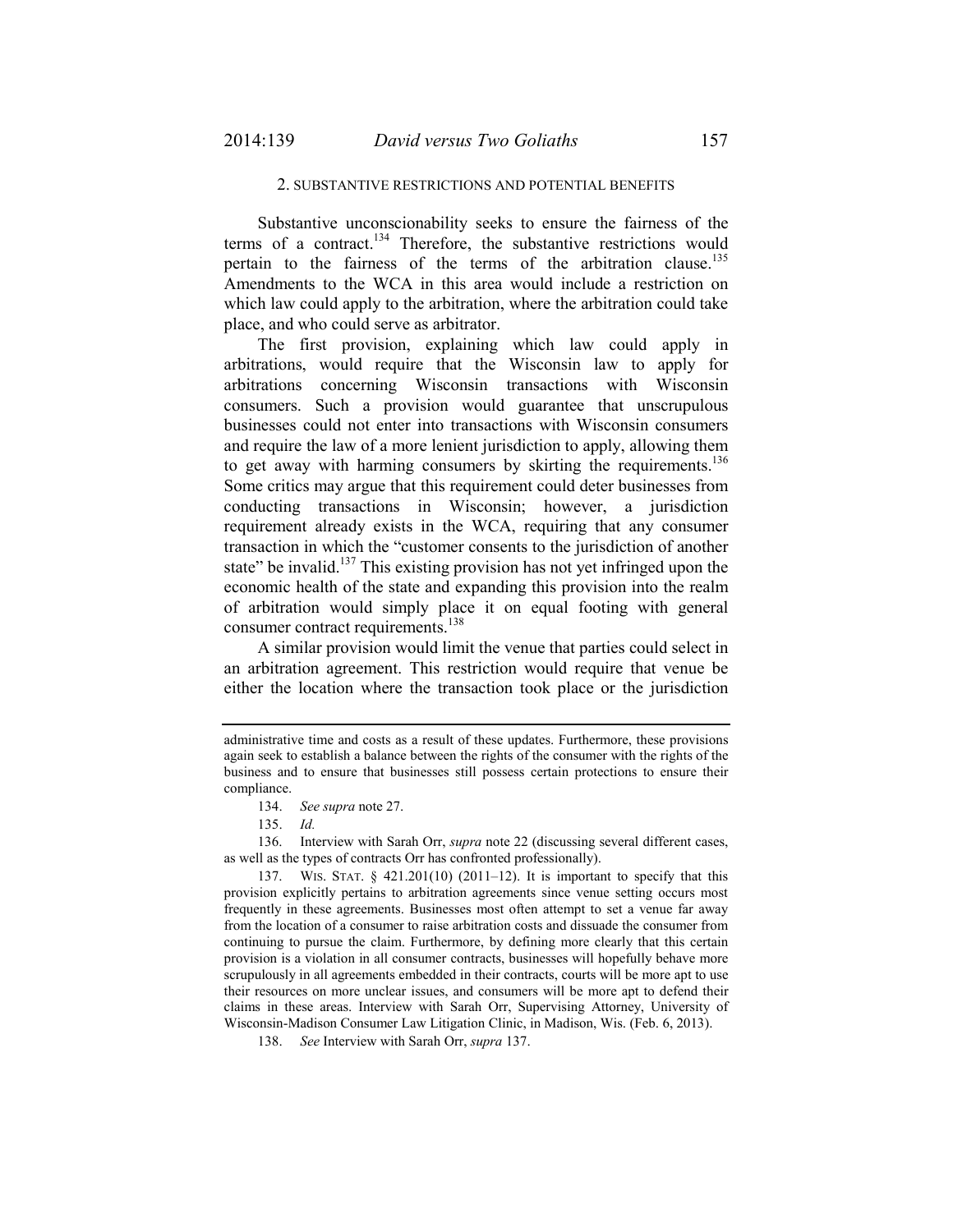where the consumer resides. By requiring a consumer to travel to a remote, unrelated location, businesses place an undue burden on consumers and potentially attempt to halt their attempts to seek relief.<sup>139</sup> This sanctions unfair business practices, and consumers are being targeted without legitimate recourse.<sup>140</sup> The legislature placed a venue requirement in the WCA for a claim arising out of either a consumer transaction or a consumer credit transaction<sup> $141$ </sup> and therefore, adding a similar restriction to arbitration agreements would treat them the same as these two general contracts.

The last provision would disallow businesses from placing the names of arbitration firms in their contracts. This restriction would attempt to curb the potential bias that arbitrators face due to their desire to contract with businesses on a repeat basis.<sup>142</sup> Instead, this amendment would require the DFI to assign an arbitrator to a case based on availability. Since the business will have no control over whether a particular arbitrator can resolve their future disputes, this requirement would eliminate the allegiance an arbitrator might have to a business and allow consumers, who have waived their right to a trial, a fair alternative resolution.<sup>143</sup> While there is no specific section in the WCA that currently corresponds with this proposed restriction, the WCA does contain sections that place similar limitations on consumer agreements and transactions.144 As such, this proposed update to the WCA would not place higher burdens on arbitration agreements alone.

Regardless, critics may argue that this provision would diminish several of the benefits of arbitration, such as speed and efficiency.<sup>145</sup> Certainly, the DFI would need to have a streamlined proceeding for their assignments, with little to no flexibility and subjectivity involved.<sup>146</sup> Such proceedings may require additional personnel or costs; however,

 <sup>139.</sup> Interview with Sarah Orr, *supra* note 22 (discussing several different cases, as well as the types of contracts Orr has confronted professionally); *see also Carnival Cruise Lines, Inc. v. Shute*, 499 U.S. 585 (1991) (Stevens, J., dissenting).

 <sup>140.</sup> *See Carnival Cruise Lines*, 499 U.S. 585.

 <sup>141.</sup> WIS. STAT. § 421.401 (2011–12).

 <sup>142.</sup> *See supra* notes 101–05 and accompanying text.

 <sup>143.</sup> *See supra* notes 101–05. The main reason for bias in these agreements is based on money and the potential for an arbitrator to become a repeat client of the business. If the business lacks the ability to possess clients, the source of the bias would be eliminated.

 <sup>144.</sup> *See* WIS. STAT. §§ 422.401–.422 (2011–12).

 <sup>145.</sup> Farmer, *supra* note 4, at 2353.

 <sup>146.</sup> Without such proceedings, the same type of bias could again invade the process and allow for corruption in the government. At least in the government setting, though, there is generally more oversight and certain disciplinary measures in place compared to that in the business arena.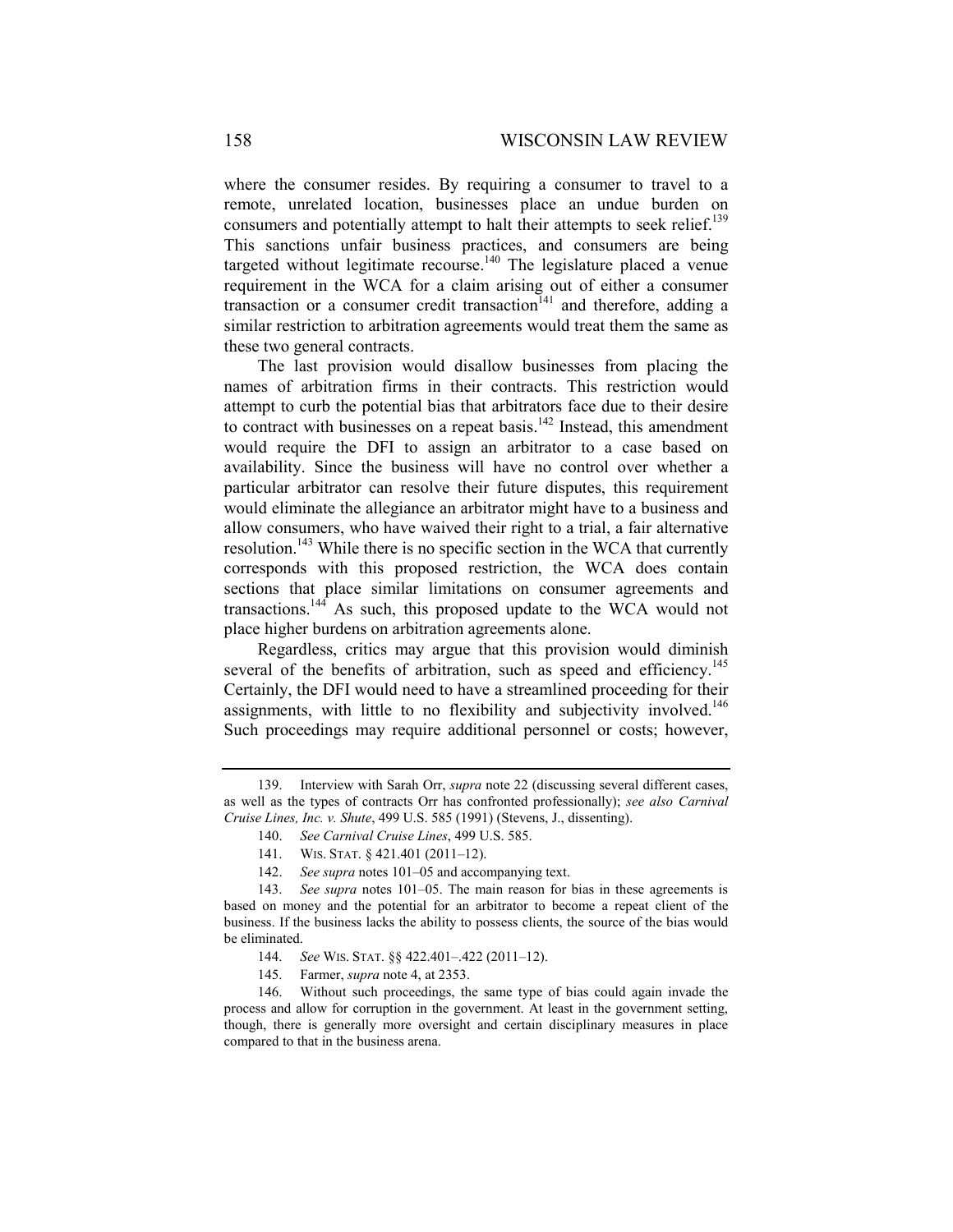this restriction has the potential to make the largest impact on mandatory arbitration, allowing the WCA to finally achieve its stated purposes.<sup>147</sup> As a result, the legislature should not sacrifice its goals and the fundamental rights of citizens for efficiency.

These proposed provisions would not only protect consumers, but also scrupulous businesses.148 First, the businesses would be shielded from frivolous suits. Consumers often challenge the validity of arbitration agreements using unconscionability.<sup>149</sup> Given the specificity of the proposed restrictions, however, there would be much less for a consumer to debate and a court to consider. Instead, it would be readily apparent whether an arbitration agreement is unconscionable. Therefore, consumers would be less motivated to bring suits against businesses that do not blatantly violate the restrictions.

If, however, there were a truly unconscionable arbitration agreement that initially slipped through the cracks, consumers would still possess the ability to bring a challenge in court. It would therefore be the businesses that unequivocally fail to conform their standards to the WCA that would be most vulnerable to suit. Furthermore, this practice would also prove efficient for the courts, eliminating cases from their dockets.150 With proponents of arbitration listing delay as one of the greatest problems in the legal system, they should find these streamlined proceedings appealing.<sup>151</sup>

## *C. Consumer Consistency: Updating the WCA Is in Accord with Other Case Law and Federal Policies*

In order for the legislature to enact any of these amendments to the WCA, current case law and federal policies surrounding arbitration as a whole must not preempt or conflict with the proposed changes.<sup>152</sup> If the updates were inconsistent with federal policies, they would most likely be preempted and, therefore, irrelevant.<sup>153</sup> If the restrictions conflicted with modern case law, there is a greater risk that they would be judicially challenged and invalidated.<sup>154</sup> Since the proposed restrictions are

 152. *AT&T Mobility v. Concepcion*, 131 S. Ct. 1740, 1745 (2011) (stating that the FAA preempts state laws).

 <sup>147.</sup> *See supra* Part II.A.

 <sup>148.</sup> Interview with Sarah Orr, *supra* note 22.

 <sup>149.</sup> *See supra* note 118.

 <sup>150.</sup> *Id*.

 <sup>151.</sup> Farmer, *supra* note 4, at 2352.

 <sup>153.</sup> FAA, 9 U.S.C. § 2 (2012).

 <sup>154.</sup> *See Quilloin v. Tenet HealthSystem Phila., Inc.*, 673 F.3d 221, 232–33 (3d Cir. 2012); *Litman v. Cellco P'ship*, 655 F.3d 225 (3d Cir. 2011)*; In re Apple & AT&T*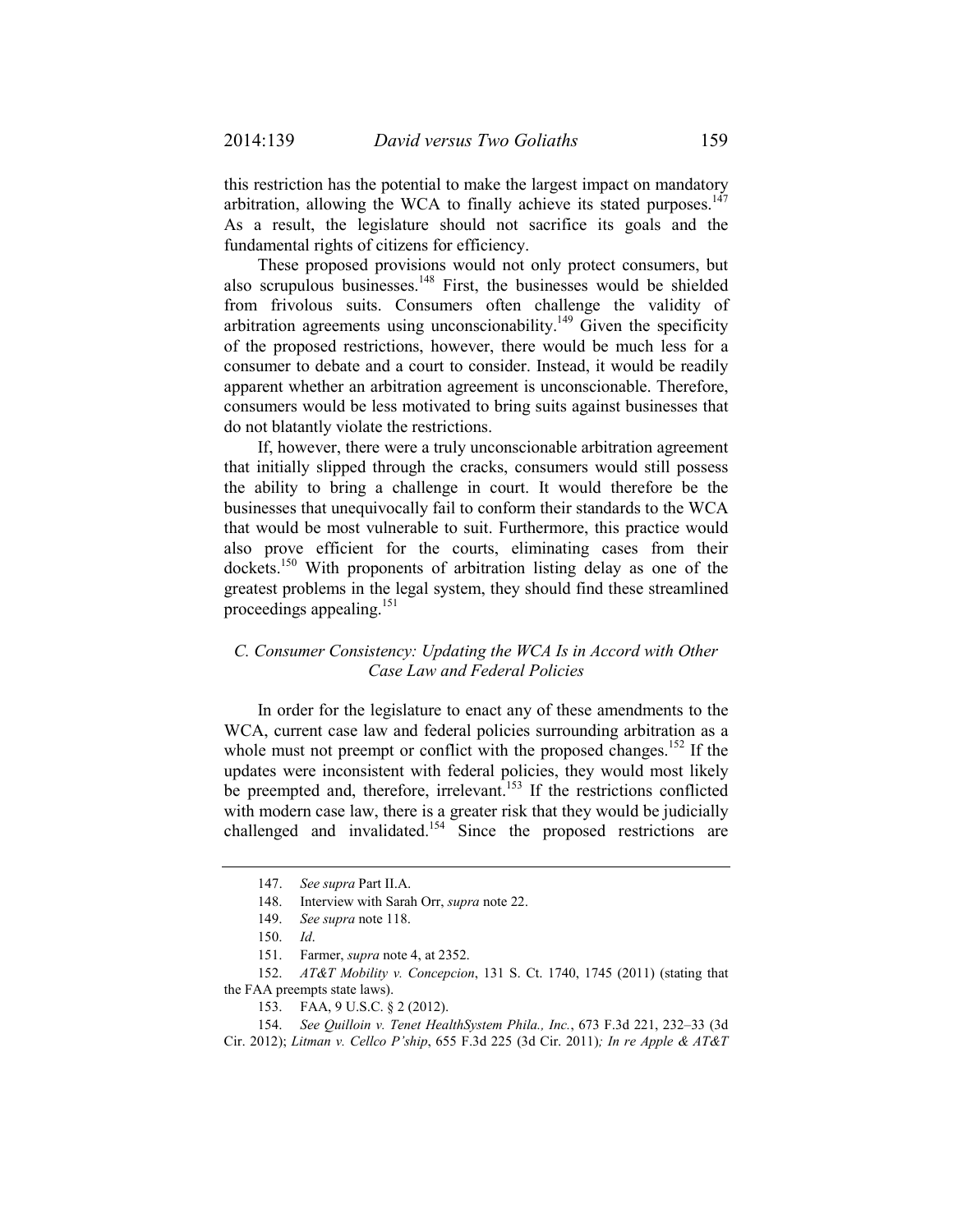compatible with those placed on general contracts, they do not conflict with either federal policies or case law.<sup>155</sup> In fact, these restrictions mirror the AFA, a proposed change to federal policies surrounding mandatory arbitration. Although the AFA goes further in its restriction than would the updates to the WCA, it still bolsters the modernization of the WCA.156

## 1. *CONCEPCION* AND THE FAA DO NOT PREEMPT THE PROPOSED LEGISLATION

The legislature would not frustrate the purpose of the FAA by codifying a general contract defense through narrow restrictions that apply to consumer contracts as a whole.<sup>157</sup> The leading case on consumer arbitration agreements is *AT&T v. Concepcion*, in which the Supreme Court thoroughly examined a state law regarding arbitration agreements in light of the FAA.158 In *Concepcion*, the Court agreed to review California's Discover Bank Rule,<sup>159</sup> which "classifie<sup>[d]</sup> as unconscionable class action waivers contained in consumer contracts of adhesion."160 Specifically, the Court considered whether Section 2 of the FAA, the Savings Clause, preempts<sup>161</sup> the Discover Bank Rule.<sup>162</sup>

In a five to four decision, the Court held that "[r]equiring the availability of classwide arbitration interferes with fundamental attributes of arbitration and thus creates a scheme inconsistent with the FAA."163 The Court found that a rule barring most class action waivers as

*iPad Unlimited Data Plan Litig.*, No. 10-2553, 2011 U.S. Dist. LEXIS 78276, at \*9–14 (N.D. Cal. July 19, 2011). These cases used the holding in *Concepcion* to eradicate practices that conflicted with the precedent set by it. The same could also occur here if the practices conflicted with such case law.

 <sup>155.</sup> *See infra* Part II.C.1.

 <sup>156.</sup> *See infra* Part II.C.2.

 <sup>157.</sup> *See Concepcion*, 131 S. Ct. at 1746. In *Concepcion*, the Supreme Court ruled that the Discover Bank Rule carved out too large of an exemption to arbitration, making it inconsistent with the FAA. *Id.* at 1748, 1753. The proposed limits prove much smaller than the restriction in the Discover Bank Rule.

 <sup>158.</sup> *Id.* at 1744.

 <sup>159.</sup> Weston, *supra* note 56, at 769.

 <sup>160.</sup> *Tsunami*, *supra* note 5, at 705.

 <sup>161.</sup> Preemption occurs when a federal statute displaces a state statute that attempts to influence the same area of law. *See* Caleb Nelson, *Preemption*, 86 VA. L. REV. 225, 225–26 (2000). The federal statute will control over the state statute in certain instances. *Id.* Where a federal statute contains a preemption clause, as does the FAA with the Savings Clause, it becomes apparent that the federal statute will trump the state statute. *Id.* at 226–27.

 <sup>162.</sup> *Concepcion*, 131 S. Ct. at 1746.

 <sup>163.</sup> *Id.* at 1743, 1748.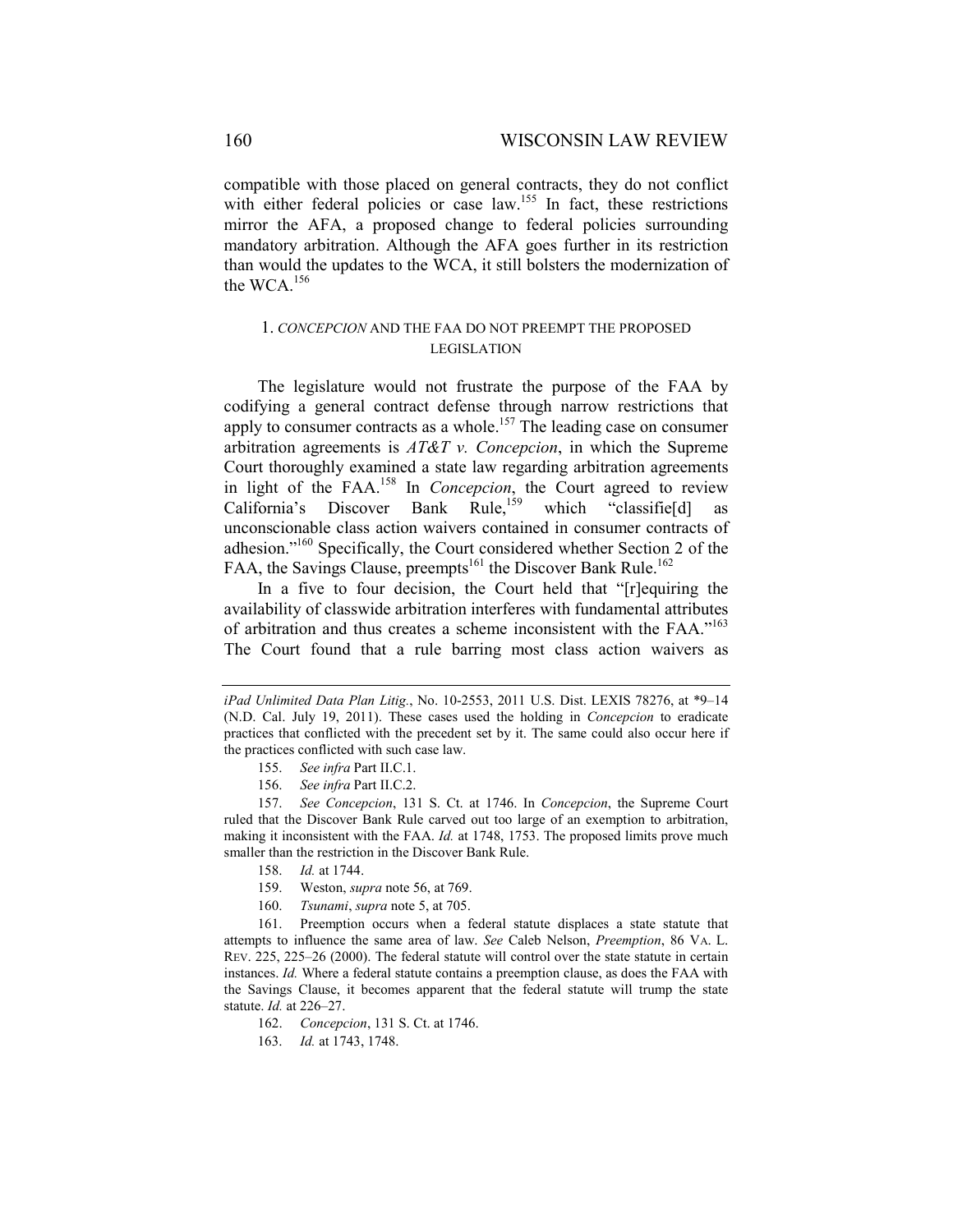unconscionable proves too large an exemption from arbitration.<sup>164</sup> To allow such a large exclusion in the case of class action arbitration would "stand[] as an obstacle to the accomplishment and execution of the full purposes and objectives of Congress [in the FAA]<sup>165</sup> by eliminating the efficient, cheap, and streamlined nature of arbitration proceedings.<sup>166</sup> As a result, the Court determined that the FAA preempted the Discover Bank Rule.<sup>167</sup> Still, the Court reiterated that general contract defenses such as fraud, duress, or unconscionability—still could invalidate arbitration agreements.168

Placing restrictions on mandatory arbitration in consumer contracts through the WCA would not interfere with this holding or prove contrary to the FAA. First, the *Concepcion* holding responds to the issue of "whether the FAA prohibits States from conditioning the enforceability of certain arbitration agreements on the availability of class wide arbitration procedures."169 None of the proposed restrictions would eliminate or curb the use of class-wide waivers in arbitration.<sup>170</sup> The proposed restrictions would instead codify the general contract defense of unconscionability, a concept that the Supreme Court in *Concepcion* stated individuals could still employ to invalidate arbitration agreements under the Savings Clause of the FAA.<sup>171</sup>

Furthermore, in *Concepcion*, the Court stated that "[s]tates remain free to take steps addressing the concerns that attend contracts of adhesion—for example, requiring class-action-waiver provisions in adhesive arbitration agreements to be highlighted."172 Several of the proposed restrictions, specifically the procedural requirements, prove similar to the example given by the Court.<sup>173</sup> As such, they further the proposition that the proposed restrictions are aligned with the decision in *Concepcion* and the FAA.

 173. *See supra* Part II.B.1 (procedural restrictions). Highlighting serves to draw the attention of the individual to a particular portion of the contract. It suggests that the consumer is able to recognize a provision and therefore sign the contract knowingly. These restrictions place requirements on the format of the contract to ensure that a consumer is likely to read and recognize certain provisions. *See supra* Part II.B.1*.* 

 <sup>164.</sup> *Id.* at 1746, 1748.

 <sup>165.</sup> *Id.* at 1753 (quoting *Hines v. Davidowitz*, 312 U.S. 52, 67 (1941)) (internal quotation marks omitted).

 <sup>166.</sup> *Id.* at 1749.

 <sup>167.</sup> *Id.* at 1753.

 <sup>168.</sup> *Id.* at 1746.

 <sup>169.</sup> *Id.* at 1744.

 <sup>170.</sup> *See supra* Part II.B.

 <sup>171.</sup> *Concepcion*, 131 S. Ct. at 1746.

 <sup>172.</sup> *Id.* at 1750 n.6.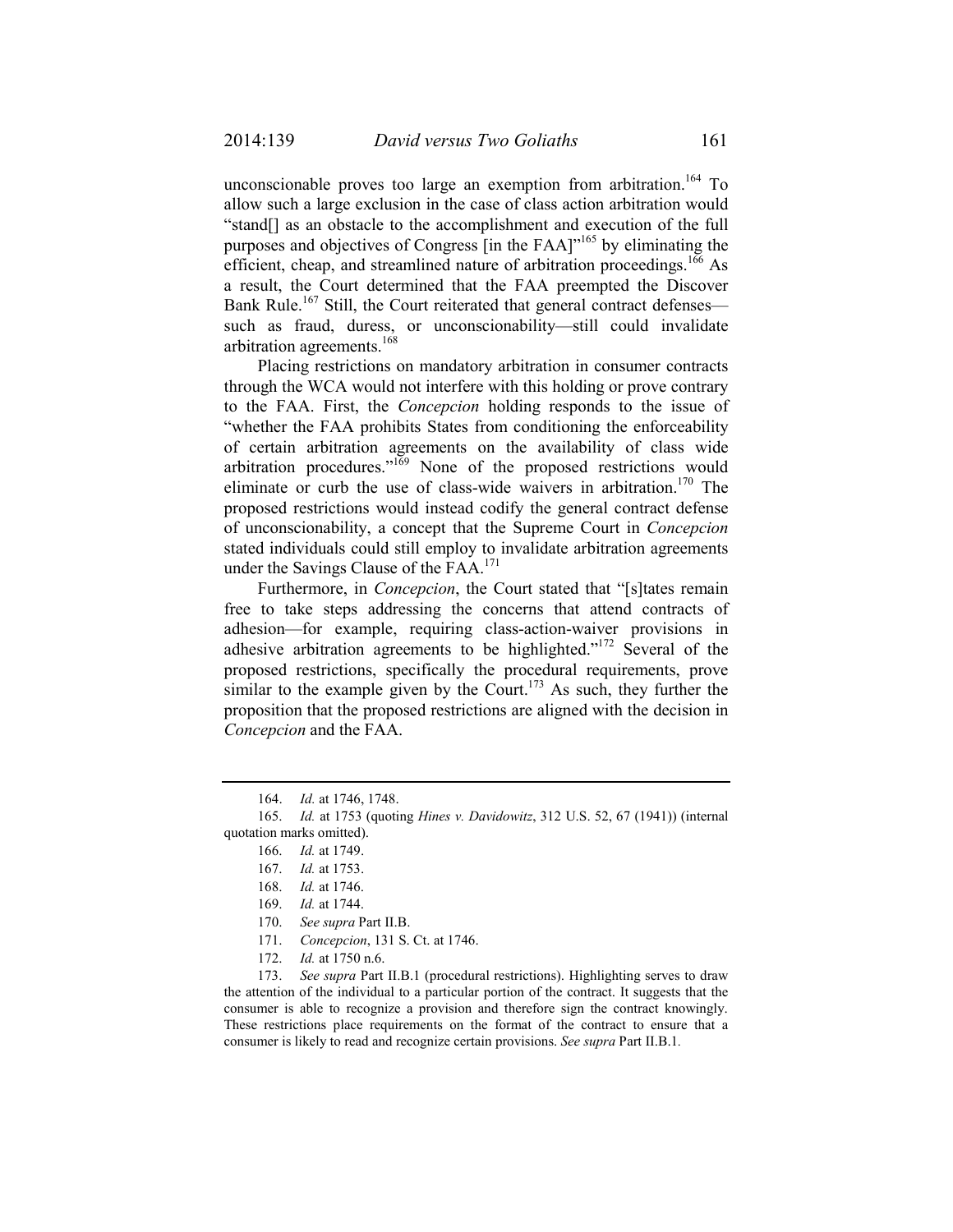Even when examining the holding broadly, the restrictions still do not oppose *Concepcion* or the FAA. In *Concepcion*, the Court determined that the California rule that eliminated the use of an entire category of consumer arbitration proved contrary to the goals of the FAA.<sup>174</sup> The proposed restrictions, however, do not eliminate any one portion of arbitration. Instead, the restrictions place additional requirements on the format and substance within the agreements, without eliminating any portion of arbitration.<sup>175</sup> Furthermore, these proposed restrictions would not "stand[] as an obstacle to the accomplishment and execution of the full purposes and objectives" of the FAA by reducing the efficiency of arbitration.<sup>176</sup> Instead, the proposed restrictions possess the potential to increase efficiency and create a uniform standard of unconscionability in consumer arbitration agreements.<sup>177</sup>

Both the FAA and the decision in *Concepcion* require that arbitration agreements be placed on "equal footing with other contracts."178 As a result, critics may argue that the proposed restrictions conflict with both the FAA and *Concepcion* by requiring different conduct from businesses in consumer arbitration agreements than in any general contract situation. These restrictions, however, place arbitration agreements on the same footing as any other consumer contract governed by the WCA.<sup>179</sup> Thus, the requirements enable general consumer contracts and consumer arbitration agreements to be governed similarly and equally under the WCA.

#### 2. THE ARBITRATION FAIRNESS ACT SUPPORTS CODIFICATION

While the decision in *Concepcion* may suggest that the approval of arbitration is increasing, there has been some recent opposition to the use of arbitration, specifically in consumer contracts, as seen in the Arbitration Fairness Act (AFA).<sup>180</sup> Believing that the FAA "was intended

 <sup>174.</sup> Weston, *supra* note 56, at 769.

 <sup>175.</sup> *See supra* Part II.B.

 <sup>176.</sup> *Concepcion*, 131 S. Ct. at 1753 (quoting *Hines v. Davidowitz*, 312 U.S. 52, 67 (1941)) (internal quotation marks omitted).

 <sup>177.</sup> *See supra* Part II.B.

 <sup>178.</sup> *Concepcion*, 131 S. Ct. at 1745 (citing *Buckeye Check Cashing, Inc. v. Cardegna*, 546 U.S. 440, 443 (2006)).

 <sup>179.</sup> The proposed restrictions simply require businesses to employ practices that mimic those of general consumer contracts in Wisconsin. *See* WIS. STAT. § 422.303 (2011–12) (requiring a notice to consumers entering into a consumer credit transaction that they possess an obligation to pay); § 422.305 (explaining the personal obligation and liability that arises from a consumer credit transaction); WIS. STAT. § 423.203 (2011–12) (describing what language is necessary when depicting a consumer's right to cancel).

 <sup>180.</sup> *See supra* note 66.